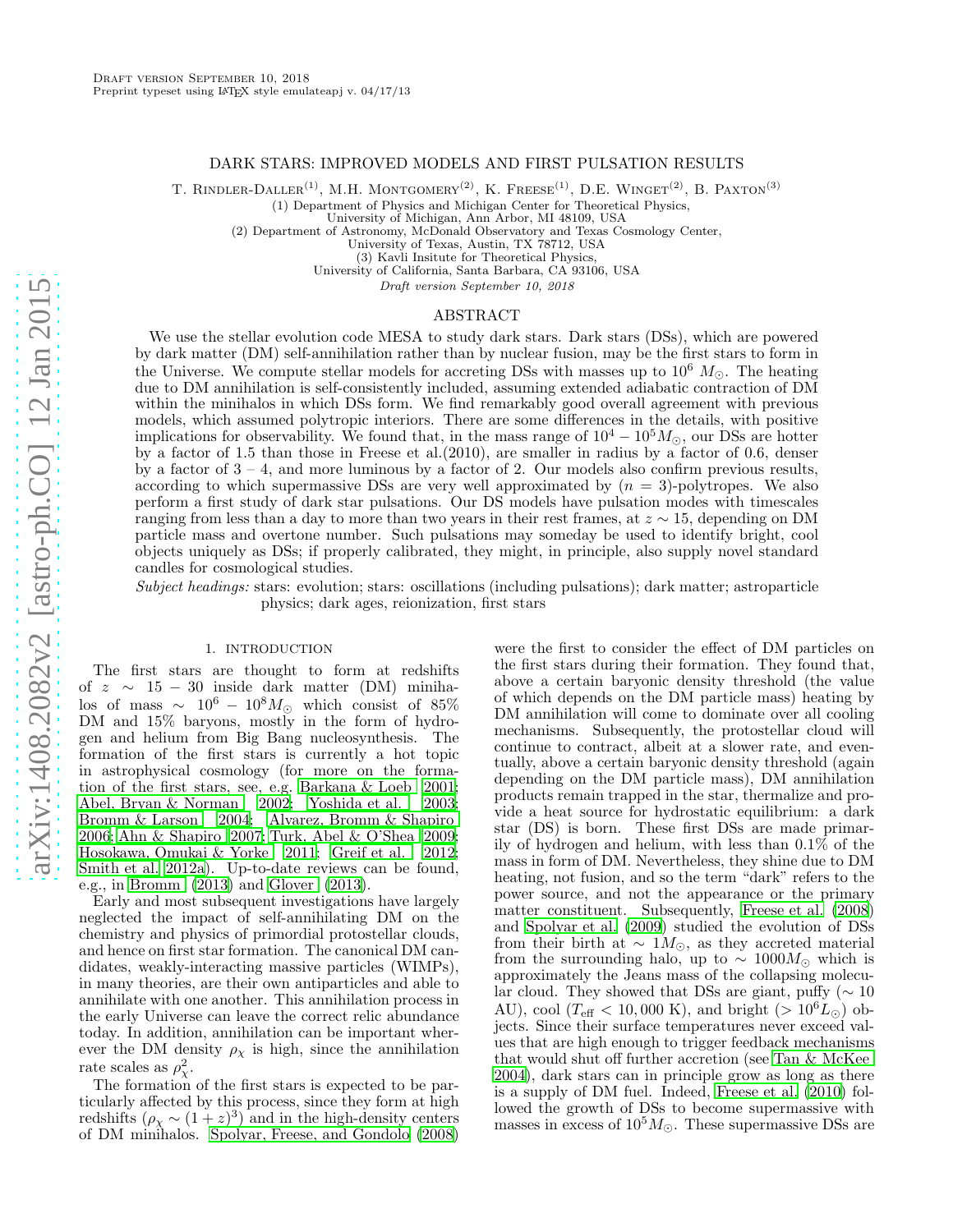extraordinarily luminous,  $L \sim 10^9 - 10^{11} L_{\odot}$ , and may be observable with upcoming facilities (see [Freese et al.](#page-16-16) [2010;](#page-16-16) [Ilie et al. 2012](#page-16-17)).

The WIMP annihilation rate is  $n_{\chi}^2 \langle \sigma v \rangle$  where  $n_{\chi}$  is the WIMP number density and we take the standard annihilation cross section

$$
\langle \sigma v \rangle = 3 \times 10^{-26} \text{cm}^3/\text{s},\tag{1}
$$

and WIMP masses in the range  $m_{\chi} = 10 \text{ GeV} - 1 \text{ TeV}$ . WIMP annihilation produces energy at a rate per unit volume

<span id="page-1-3"></span>
$$
\hat{Q}_{DM} = n_{\chi}^{2} \langle \sigma v \rangle m_{\chi} = \langle \sigma v \rangle \rho_{\chi}^{2} / m_{\chi}, \tag{2}
$$

where  $\rho_{\chi}$  is the WIMP mass density. We note the dependence of the DM heating  $\hat{Q}_{DM} \propto \langle \sigma v \rangle / m_{\chi}$ , so that by studying a wide range of WIMP masses we are effectively studying a comparable range of annihilation cross sections.

The annihilation products typically are electrons, photons, and neutrinos. The neutrinos escape the star, while the other annihilation products are trapped in the dark star, thermalize with the star, and heat it up. The luminosity from the DM heating is

<span id="page-1-4"></span>
$$
L \sim f_Q \int \hat{Q}_{DM} dV \tag{3}
$$

where  $f_Q$  is the fraction of the annihilation energy deposited in the star (not lost to neutrinos) and  $dV$  is the volume element. We take  $f_Q = 2/3$  as is typical for WIMPs, see [Spolyar, Freese, and Gondolo \(2008\)](#page-16-12).

[Spolyar et al. \(2009\)](#page-16-14) and [Freese et al. \(2010](#page-16-16)) consider two mechanisms for supplying DM "fuel". One is gravitational contraction in which DM is supplied by the gravitational attraction of baryons in the star. We label this mechanism AC for adiabatic contraction (see [Blumenthal et al. \(1986\)](#page-16-18)), the technique that allows us to calculate the resultant DM density inside the star. This is a generic process, and is expected to occur in the halos in which DSs form. It has been shown in [Freese et al.](#page-16-19) [\(2009\)](#page-16-19) that the choice of initial DM profile, as well as details in the assumption of the DM orbits involved, are not crucial, and the effect prevails. [Spolyar et al. \(2009](#page-16-14)) found the following approximation on how the DM density follows the (baryonic) gas density  $n_h$ , namely

<span id="page-1-1"></span>
$$
\rho_X \sim 5 \ (\text{GeV/cm}^{-3}) (n_h / \text{cm}^3)^{0.81}.
$$
 (4)

In this paper, we implement AC, following [Spolyar et al.](#page-16-14) [\(2009\)](#page-16-14) and [Freese et al. \(2010\)](#page-16-16), using the Blumenthal  $method<sup>1</sup>$  $method<sup>1</sup>$  $method<sup>1</sup>$ 

The second mechanism refers to replenishing of DM inside the star by capture of WIMP DM from the surroundings as it scatters elastically off of nuclei in the star, see [Freese, Spolyar & Aguirre \(2008\)](#page-16-20); [Iocco \(2008\)](#page-16-21). This elastic scattering is the same mechanism that is searched for in direct WIMP detection experiments. In both fueling mechanisms, the final stellar mass is driven to be very high (with and without capture), and while DM reigns, the star remains bright but cool. The DSs growing via WIMPs captured via elastic scattering are hotter and denser than the ones formed via AC alone. In this

paper, we restrict our studies to WIMPs gravitationally brought in via AC alone and do not consider captured DM.

The main focus of this paper is to improve upon the modeling of the stellar evolution of dark stars. The calculations of [Freese et al. \(2008\)](#page-16-13); [Spolyar et al. \(2009](#page-16-14)); [Freese et al. \(2010](#page-16-16)) were based on the assumption of polytropic stellar interiors. More precisely, as soon as the conditions were ripe for dark star formation ( $M \sim$  $1 - 10M_{\odot}$ , dark stars were built up by accretion of their surrounding material, while an iterative procedure ensured that polytropic equilibrium configurations were found along the evolutionary sequence.

Instead of polytropic models, our current work em-ploys the fully-fledged 1D stellar evolution code MESA<sup>[2](#page-1-2)</sup>, which allows us to solve the stellar structure equations self-consistently, without restrictive assumptions on the equation of state or overall structure of the stellar models. This is accomplished through an additional module in MESA that locally adds the energy due to dark matter heating.

Using these models, we are also able to study deviations from equilibrium, which allows us to explore the question of DS pulsations. We accomplish this at the expense of neglecting some physical effects in this work. While we do implement extended AC and DM heating self-consistently, we do not include DM capture, nor nuclear burning, in contrast to [Spolyar et al. \(2009\)](#page-16-14) and [Freese et al. \(2010\)](#page-16-16). However, now that we are comfortable that our newly implemented module in MESA is working successfully, i.e. giving robust results, regardless of initial stellar mass, WIMP mass, or halo environment, work is in progress to include the above effects in a future publication.

There have been some recent critiques of the idea of dark stars. While a full response is not appropriate here, we will mention a few points; a more detailed account can be found in a response published on the arXiv (see [Gondolo et al. 2013\)](#page-16-22).

First, previous simulations such as those in [Ripamonti et al. \(2010\)](#page-16-23) and [Smith et al. \(2012b\)](#page-16-24) have studied collapsing protostellar clouds and noted that the collapse continues past a hydrogen density that is higher than the one quoted in [Spolyar, Freese, and Gondolo](#page-16-12) [\(2008\)](#page-16-12) (The exact value of this threshold depends on the adopted WIMP mass). This fact led to the incorrect conclusion that DM heating is not potent enough for the establishment of a hydrostatic equilibrium of a DM heating-powered dark star. However, subsequent work by [Freese et al. \(2008\)](#page-16-13) and [Spolyar et al. \(2009\)](#page-16-14) has shown that the expected dark matter densities in models of fully-formed dark stars, which are supported by dark matter annihilation, are indeed much higher. Due to resolution limits, the aforementioned simulations are unable to reach densities this high, and are therefore unable to directly address the dark star regime.

Second, a growing body of literature finds that the central accretion disk around the protostar can fragment (see [Stacy, Greif & Bromm 2010;](#page-16-25) [Clark et al.](#page-16-26) [2011;](#page-16-26) [Greif et al. 2012;](#page-16-8) [Stacy et al. 2014](#page-16-27)). This could lead to the formation of multiple protostars, and the removal of a central object from the DM cusp. Fur-

<span id="page-1-0"></span><sup>&</sup>lt;sup>1</sup> We do not use the simple formula given in Eqn.[\(4\)](#page-1-1).

<span id="page-1-2"></span><sup>2</sup> http://mesa.sourceforge.net/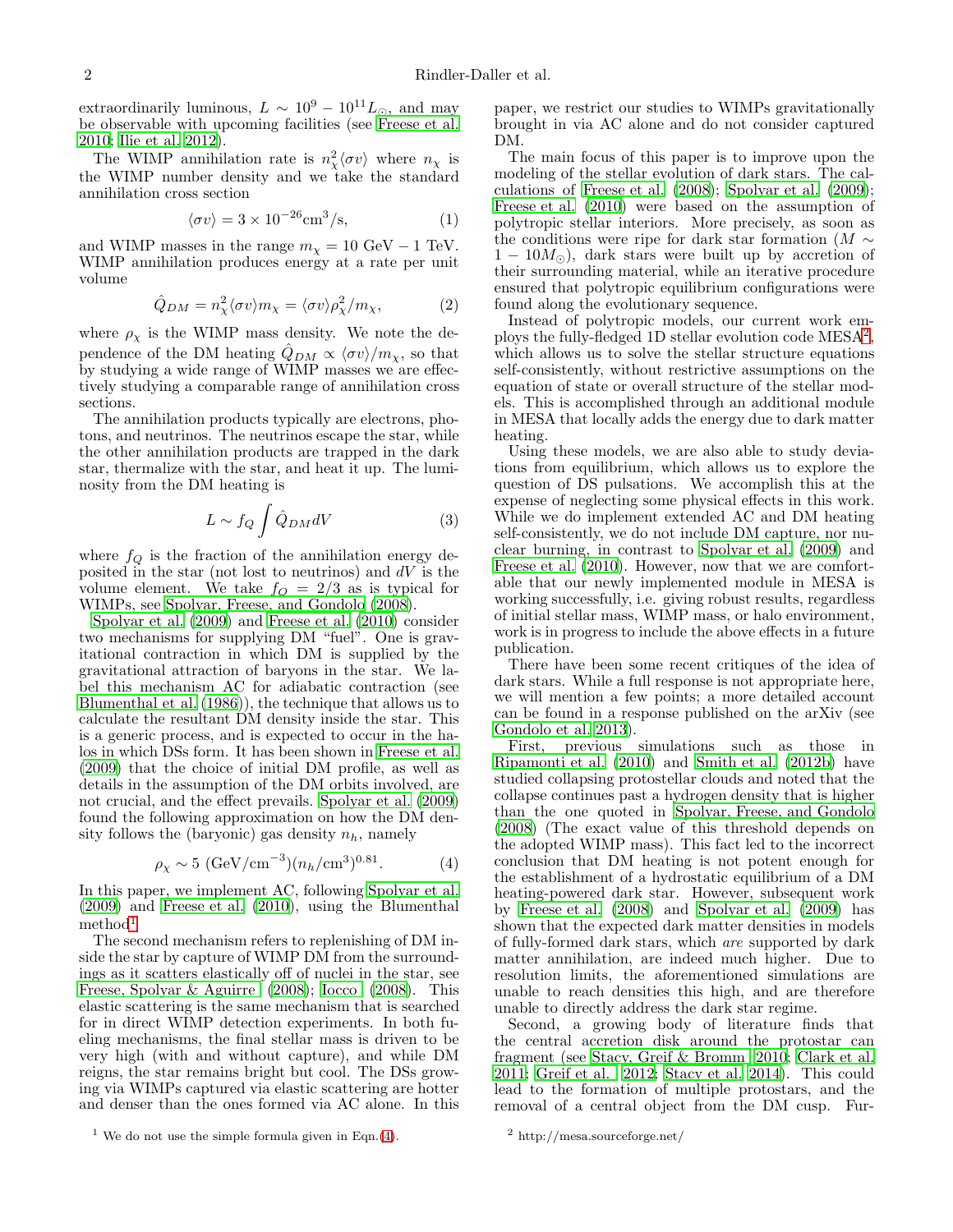thermore, these protostars (see [Stacy et al. 2012](#page-16-28)) could gravitationally scatter the dark matter and thereby remove it from the central DM cusp. Of course, this latter study pre-supposes the presence of multiple protostars, and therefore assumes that DM heating does not prevent fragmentation of the disk. However, [Smith et al. \(2012b](#page-16-24)) have found that the inclusion of DM heating can actually help stabilize the protostellar disk, preventing fragmentation around the central protostar within a radius of about  $1000AU \sim 2 \cdot 10^5 R_{\odot}$  within ~ 6100 years after formation of the primary protostar in the center. This in turn could prevent the formation of multiple protostars and their subsequent gravitational scattering of DM from the center.

We note that the simulations can only follow the evolution for so long by adopting sink particles to those regions which approach stellar densities. Hence, it is plausible that a dark star could form in the central sink particle of the [Smith et al. \(2012b](#page-16-24)) simulations, at densities that are much higher and at radii that are much smaller than can be resolved, as noted by [Smith et al. \(2012b\)](#page-16-24). However, the DM is "locked in" to the central protostar in [Smith et al. \(2012b\)](#page-16-24), and does not dynamically follow the movement of the baryons. Future studies with high enough resolution to capture the mutual dynamical effects of baryons and DM in those very central regions will be necessary in order to assess the feasibility of the formation of dark stars. In the meantime, we have good reasons for assuming that dark stars can form, and the final arbiter for their existence will be any distinct observational signatures that they possess. To this end, in this paper we present improved, state-of-the-art calculations of the observable parameters of dark stars. As with nearby stars, studying their evolution is a much simpler problem than describing the formation process itself.

# 2. TREATMENT OF STELLAR EVOLUTION

The stellar evolution calculations in this paper were performed using the open source software package MESA ("Modules for Experiments in Stellar Astrophysics") [\(Paxton et al. 2011\)](#page-16-29). This flexible and state-of-the-art 1D evolution code can be used to treat a wide variety of problems, from main sequence evolution, to the red giant and asymptotic giant phases, and finally to the white dwarf phase. Additionally, it can be applied to models which are accreting or losing mass. Lately, MESA has been significantly updated and advanced in its capabilities to model the evolution of giant planets, low-mass stars, massive stars, along with additional stellar features such as rotation and asteroseismology [\(Paxton et al. 2013\)](#page-16-30). MESA is regularly upgraded, as a result of continuous feedback by the community of MESA users and their differing scientific needs. In fact, the distinctive physics of rapidly growing dark stars in a primordial environment is one example of a problem that can easily challenge a stellar evolution code, which may otherwise be optimized to the more standard evolution of stars in our local Universe.

In MESA, material which is accreted is set to have the same entropy as the surface layers of the model. Thus, accretion does not directly heat the surface. This is consistent with a physical picture in which material passes through an accretion disk, gradually radiating away the gravitational energy of its infall. By contrast, spherical accretion involves the formation of a shock front at the stellar surface, which increases the entropy of the accreted material and heats the surface layers. By examining both mechanisms for the growth of massive protostars, [Hosokawa et al. \(2010](#page-16-31)) find that their models converge to the same radii and temperatures as a function of mass for masses  $\geq 40 M_{\odot}$ . In addition, given the larger radii of our models, the gravitational energy release of any infalling matter should be even less important. For these reasons, we use the default prescription in MESA for accretion.

In order to study the effect of DM selfannihilation heating in stars, we have used MESA's ''other\_energy\_implicit'' interface to add a DM heating module to MESA (see Appendix B for details). DM annihilation provides a powerful heat source in the first stars. As long as the central temperature of a star in equilibrium is below the onset of nuclear fusion, DM heating will be the only heat source in that star, solely responsible for its luminosity. We shall clarify here some terms: In the initial contracting phase of a protostellar cloud, heat is released by means of gravitational contraction which is given by the Kelvin-Helmholtz time scale of the protostar. Usually, this whole process by which the newborn star settles into a quasi-equilibrium up to the final onset of nuclear burning in the star's center is called the pre-main-sequence phase. In the absence of dark matter heating, this phase usually lasts much shorter than the main-sequence phase of nuclear burning.

In the presence of DM heating, however, dark stars can accrete substantial amounts of mass and yet stay cool enough for nuclear fusion to be delayed; we are confirming this scenario in this paper. In fact, in accordance with Freese et al.  $(2010)$ , we find that dark stars residing in the centers of their host halos can grow to supermassive size of  $10^{4-6}M_{\odot}$ , and this process can take  $10^{5-9}$ years, depending on the accretion rate, and assuming a continuous fuel of DM is provided. Once the DM fuel runs out, the supermassive dark star may run through a rapid sequence of changes, whereby it shrinks, seeking for a new equilibrium, until the central temperature is high enough for fusion to start. A fusion-powered star that massive, however, can not survive for long, and the dark star may collapse to form a massive black hole soon after. Indeed, this way, DSs could provide a compelling cause for the early formation of supermassive black holes, which have been observed in the centers of galaxies in the local, as well as in the high-redshift Universe. Thus, massive dark stars spend most of their lives in the pre-fusion phase, and hence the term 'pre-main-sequence' phase is a misnomer in the case of dark stars. Therefore, we will try to avoid this term, noting, though, that the preparation of the initial conditions in MESA are accomplished with a module of that name (see also the next subsection).

## 2.1. Initial conditions

In MESA a new evolution can be started by creating a 'pre-main-sequence model' upon specifying the mass, a uniform composition, a luminosity, and a central temperature  $T_c$  low enough to prevent nuclear burning. For a fixed  $T_c$  and composition, the total mass depends only on the central density,  $\rho_c$ . An initial guess for  $\rho_c$  is made by using an  $n = 3/2$  polytrope, appropriate for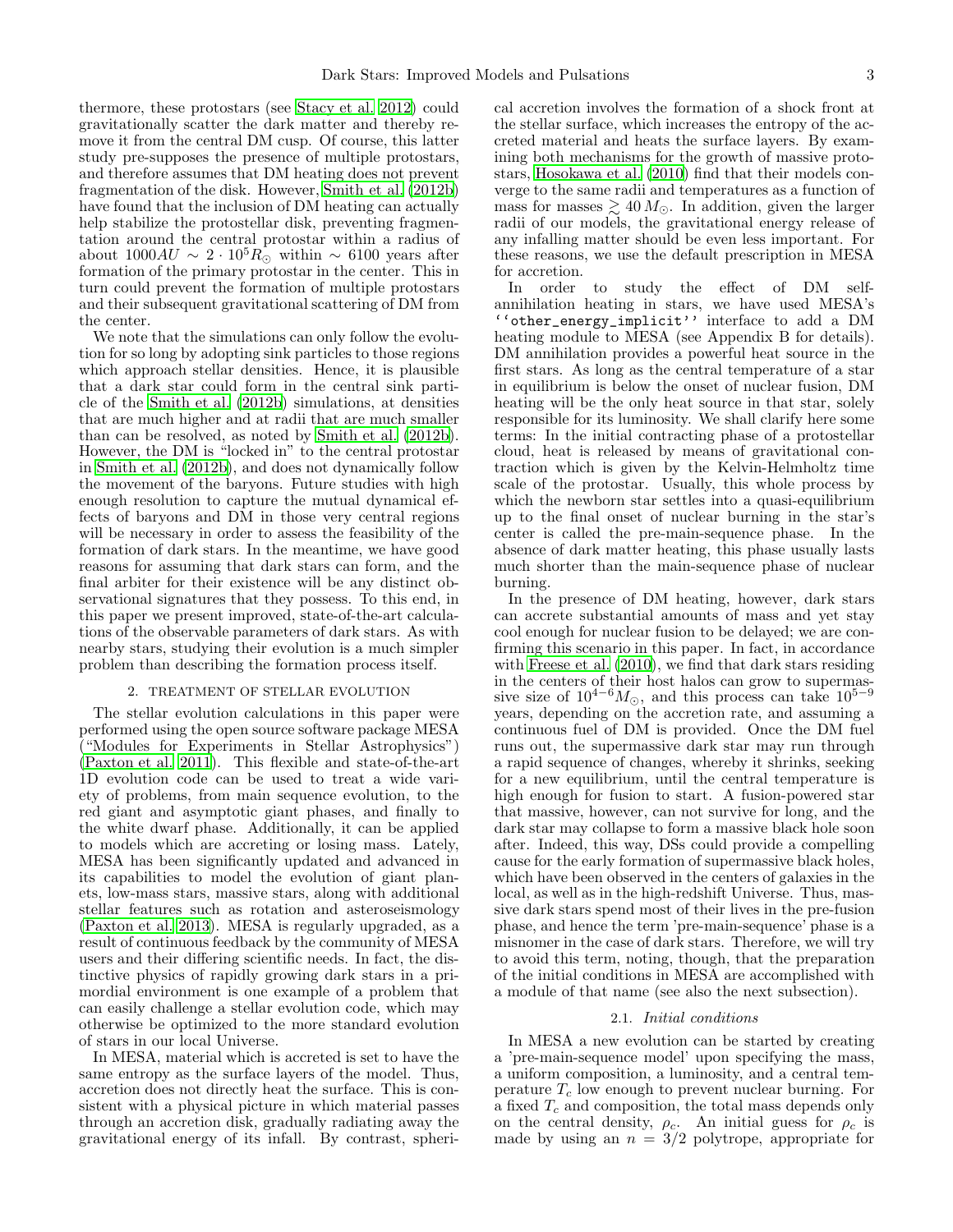a fully convective star, although MESA does not assume that the star is fully convective during the subsequent search for a converged pre-main-sequence model. Instead, MESA uses its routines for solving the equations of stellar structure, equation of state, and 'mixing-lengththeory' (MLT) for the treatment of convection in order to search for a  $\rho_c$  that gives the model of the desired mass. That initial guess may not be optimum for dark stars, but our MESA models tend to converge quickly towards equilibrium sequences.

In light of the comparison of our results with previous polytropic models of supermassive dark stars, we use the same parameters for the halo environment as in [Freese et al. \(2010\)](#page-16-16). According to their choice, we consider models of dark stars which are accreting matter at a (constant) rate of  $\dot{M} = 10^{-3} M_{\odot} \text{yr}^{-1}$  in a host minihalo of  $10^6 M_{\odot}$ , forming at a redshift of  $z = 20$ , as well as at a higher rate of  $\dot{M} = 10^{-1} M_{\odot} \text{yr}^{-1}$  in a larger host halo of  $10^8 M_{\odot}$  with a formation redshift of  $z = 15$ , respectively. As our terminology throughout the paper, we use

<span id="page-3-3"></span>
$$
\text{SMH} : \dot{M} = 10^{-3} \text{M}_{\odot}/\text{yr}, \text{ (host halo of } 10^6 \text{ M}_{\odot}) \quad (5)
$$

<span id="page-3-4"></span>
$$
LMH : \dot{M} = 10^{-1} M_{\odot}/yr
$$
, (host halo of 10<sup>8</sup> M<sub>o</sub>). (6)

For both halo masses, we choose a fraction of 15% baryons and 85% DM, a primordial metallicity of  $Z=0$ , and a hydrogen-to-helium fraction of 0.76. For each halo, we assume that initially both the baryons and the DM can be described with the same NFW density profile (see [Navarro, Frenk & White 1996](#page-16-32)),

<span id="page-3-0"></span>
$$
\rho(r) = \frac{\rho_0}{r/r_s(1 + r/r_s)^2},\tag{7}
$$

where  $\rho_0$  is the central density and  $r_s$  is the scale radius. At any point of the profile, baryons will only make up 15% of the mass. The density scale,  $\rho_0$  can be reexpressed in terms of the critical density of the Universe at a given redshift,  $\rho_c(z)$  via

$$
\rho_0 = \rho_c(z) \frac{178}{3} \frac{c^3}{\ln(1+c) - c/(c+1)},\tag{8}
$$

where  $c \equiv r_{vir}/r_s$  is the concentration parameter and  $r_{vir}$ is the virial radius of the halo. We choose a fiducial value of  $c = 3.5$ . In fact, the properties of DSs stay roughly the same for concentration parameters  $c = 2 - 5$ , as has been shown in [Ilie, Freese & Spolyar \(2011\)](#page-16-33). While cosmological N-body simulations suggest that the profile in Equ.[\(7\)](#page-3-0) is a good fit to most DM halos, there is still uncertainty about the exact inner density slope of DM halos. It has been shown in [Freese et al. \(2009](#page-16-19)), however, that DSs result, regardless of the inner density profile; that paper considered even the extreme case of a cored Burkert profile and found the resulting DSs. We assume a flat ΛCDM universe, using the cosmological parameters from the 3-year data of the WMAP satellite [\(Spergel et al. \(2007\)](#page-16-34)), i.e. a present matter density  $\Omega_m = 0.24$ , Hubble parameter  $h = 0.732$ , and hence a dark energy density of  $\Omega_{\Lambda} = 0.76$ . These are the parameters used in previous works on DS evolution, and for the sake of comparison, we will use these parameters for our  $\rm{MESA}$  calculations, as well.<sup>[3](#page-3-1)</sup>

For models with WIMP masses higher than  $m_{\chi} = 10$ GeV, we choose an initial stellar mass of  $2M_{\odot}$ . For models with  $m_{\chi} = 10$  GeV, we need higher initial masses for the initial models to converge. In those cases, we chose an initial mass of  $5M_{\odot}$ .

# 3. EVOLUTION OF SUPERMASSIVE DARK STARS

We explore three different values of the mass of the dark matter particles, 10, 100, and 1000 GeV, and for each we compute a sequence of DS models starting at  $2 M_{\odot}$  (or  $5 M_{\odot}$ ) and ending at over  $10^5 M_{\odot}$  for the minihalo ("SMH"), and  $10^6 M_{\odot}$  for the larger halo ("LMH"), respectively[4](#page-3-2) . Some comments are in order here before we proceed to show the results. The protostellar accretion rate can be estimated from the free-fall timescale of the Jeans mass of the gas, as

$$
\dot{M} \simeq \frac{M_J}{t_{\rm ff}} \simeq \frac{c_s^3}{G} \propto T^{3/2},\tag{9}
$$

i.e. accretion rates are substantially higher in the hotter primordial star formation clouds, compared to those in the present Universe, which have more efficient ways of cooling. The above choice of values for  $\dot{M}$ , Equ.[\(5](#page-3-3)[-6\)](#page-3-4), is related to the adopted size of minihalo, since the ambient temperature is expected to be higher in larger minihalos, leading to higher accretion rates. It shall be emphasized that values of  $\dot{M}$  in excess of  $\gtrsim 10^{-3} M_{\odot}/\text{yr}$  are actually very high, and present a challenge to the numerical capabilities of stellar evolution codes. In fact, after initial difficulties, we were able to calculate models with accretion rates up to  $10^{-1} M_{\odot}/yr$ , using an upgraded version of MESA. All calculations in this paper have been performed using release 5596 of MESA.

In Fig. [1,](#page-5-0) we show the location of our model sequences in the Hertzsprung-Russell diagram for each halo environment. The tracks are monotonic, once the star settles into a quasi-static equilibrium. Since the dark matter heating is proportional to  $1/m<sub>\chi</sub>$  (see Equ.[\(2\)](#page-1-3)), we obtain different tracks for different particle masses. The heating in the  $m<sub>x</sub> = 10$  GeV models is the largest, so these models have more pressure support and are therefore larger: at constant luminosity these models have cooler surface temperatures. In contrast, the  $m_{\chi} = 1000 \text{ GeV}$  models have less heating and are therefore smaller: these models are hotter at fixed luminosity. We summarize some key stellar properties for every decade of mass growth in Table [1](#page-4-0) and Table [2,](#page-4-1) respectively.

Figures [2,](#page-5-1) [8](#page-13-0) and [9](#page-13-1) show a comparison of the evolution of different stellar characteristics, depending on the accretion rate (Figs. [8](#page-13-0) and [9](#page-13-1) are collected in Appendix A).

<span id="page-3-1"></span><sup>&</sup>lt;sup>3</sup> We performed test runs to see how DS properties are affected

by using more recent WMAP or Planck satellite data [\(Ade et al.](#page-16-35) [\(2014\)](#page-16-35)), respectively. The changes are too small to be noticable on the plots presented in this paper. A change of the values for the cosmological parameters of the order of ∼ 10% will thus not affect our basic results.

<span id="page-3-2"></span><sup>&</sup>lt;sup>4</sup> For notational convenience, we may call the  $10^8 M_{\odot}$  halo (LMH) sometimes a 'minihalo', as well, even though this runs counter to the definition of minihalos as objects with virial temperatures lower than about 10000 K, which sets the boundary above which atomic cooling prevails over molecular cooling. The mass range of minihalos is redshift-dependent: for our chosen redshifts, the maximum mass of minihalos amounts to about  $1.3 \cdot 10^7 M_{\odot}$ at  $z = 20$  and  $2 \cdot 10^7 M_{\odot}$  at  $z = 15$ , respectively, according to equation (2) in [Shapiro, Iliev & Raga \(2004](#page-16-36)).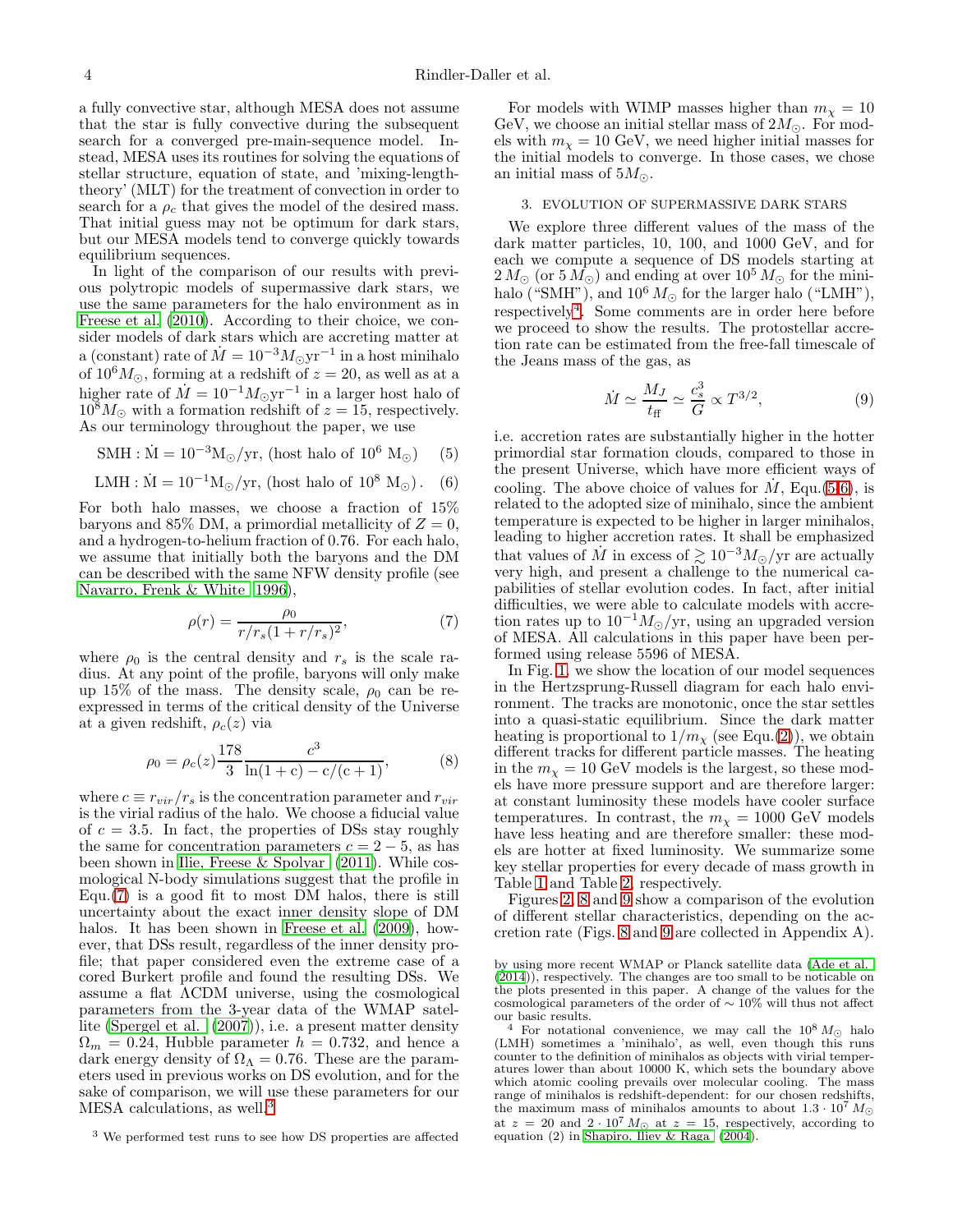<span id="page-4-0"></span>TABLE 1 Properties of dark stars along the evolutionary sequence FOR  $m_X = 100$  GeV and  $\dot{M} = 10^{-3} M_{\odot}/\text{yr}$  (SMH): mass  $M_{\star}$ , LUMINOSITY  $L_{\star}$ , RADIUS  $R_{\star}$ , EFFECTIVE TEMPERATURE  $T_{\text{eff}}$ , CENTRAL TEMPERATURE  $T_c$  and total central density  $\rho_c$ 

| $M_{\ast}$      | $L_{\star}$                  | R.                   | $T_{\rm eff}$ | $T_c$       | $\rho_c$                           |
|-----------------|------------------------------|----------------------|---------------|-------------|------------------------------------|
| $M_{\odot}$     | $\rm ^{f10^6}$<br>$L_{\cap}$ | $\mathbb{R}_{\odot}$ | $10^3$ K      | $10^5$<br>K | $\rm{g}$ cm <sup>-3</sup> $\rm{g}$ |
| 10              | 0.11                         | 655.7                | 4.1           | 1.0         | $2.4 \times 10^{-7}$               |
| 100             | 0.76                         | 1493.3               | 4.4           | 2.6         | $3.7 \times 10^{-7}$               |
| 500             | 10.41                        | 2257.2               | 6.9           | 8.6         | $4.6\times10^{-6}$                 |
| $10^{3}$        | 25.94                        | 2437.0               | 8.3           | 12.4        | $9.0\times10^{-6}$                 |
| 10 <sup>4</sup> | 341.21                       | 2659.2               | 15.2          | 30.6        | $3.9\times10^{-5}$                 |
| 10 <sup>5</sup> | 4121.02                      | 3578.6               | 24.4          | 69.5        | $1.4 \times 10^{-4}$               |

By assumption of a constant accretion rate, the  $M_{\star}$ -Age relationship is simply linear and a given age DS is more massive at higher accretion rates. For a given DS mass, the low-accretion environment (SMH) will produce stars of smaller radius, higher density and higher surface temperatures. This is true, regardless of the value for the WIMP mass.

As our dark stars grow, they acquire radiationdominated, weakly convective envelopes. In general, such regions often have large superadiabatic gradients, which can lead to slow convergence. These issues occur even for "normal" massive stars that are crossing the asymptotic giant branch. In this radiation-dominated regime, stellar evolution codes experience severe numerical difficulties due to the extremely small timescales required. It is an open question whether additional physical instabilities occur in radiation-dominated stars which act to limit this superadiabaticity.

In our calculations, we encounter these difficulties as the total mass of our models approaches  $10^4 M_{\odot}$ . Our approach is to use MESA's MLT++ routines to partially suppress this superadiabaticity (see [Paxton et al. 2013,](#page-16-30) for more details). We found a reasonable range of parameters that not only allowed our models to grow beyond  $10^4 M_{\odot}$  but also reduced the impact caused by superadiabaticity (see also Sec. 4). While using  $MLT++$  can change the details of the mass-luminosity relationship, it does not fundamentally or qualitatively change the behavior of the models. For instance, the "bump" in the radius at  $\sim 100 M_{\odot}$  for the 1000 GeV WIMP case in Fig. [9](#page-13-1) is caused by the sharp transition of the envelope from subadiabatic to superadiabatic. The MLT++ prescription limits this superadiabaticity, and this reduction in the temperature gradient leads to a decrease in radius. Once the model settles into a new equilibrium, the radius continues its growth. Without MLT++, this feature would have been more pronounced. Similar behavior is found for all models in the mass range of 100–1000  $M_{\odot}$ . This transition, however, becomes less dramatic for smaller DM mass, as can be seen in Figs. [2](#page-5-1) and [8.](#page-13-0) In general, the rough features in these figures are similar signs of the onset of superadiabaticity.

In Figure [3,](#page-6-0) we plot the luminosity at a given radius  $L(r)$  and fraction of convective luminosity  $L_c(r)$ , as a function of stellar radius, for dark stars with  $10^5$   $M_{\odot}$ .  $L_c(r)$  is the luminosity at a given radius within the star contributed by convection, i.e.

$$
L_c(r) = L(r) - L_{\text{rad}}(r),\tag{10}
$$

<span id="page-4-1"></span>TABLE 2 Properties of dark stars along the evolutionary sequence FOR  $m<sub>X</sub> = 100$  GeV and  $\dot{M} = 10^{-1} M_{\odot}/\text{yr}$  (LMH): stellar quantities as in Table [1](#page-4-0)

| $M_{\ast}$      | $L_{\ast}$       | $R_{\star}$   | $T_{\rm eff}$     | $T_c$                   | $\rho_c$                  |
|-----------------|------------------|---------------|-------------------|-------------------------|---------------------------|
| $M_{\odot}$     | [ $10^6$<br>ا ن∠ | $[R_{\odot}]$ | $\rm ^{103}$<br>K | $\rm ^{\rm f10^5}$<br>K | $\rm{kg} \; \rm{cm}^{-3}$ |
| 10              | 0.13             | 724.1         | 4.0               | 0.8                     | $1.6 \times 10^{-7}$      |
| 100             | 0.95             | 1711.0        | 4.4               | 2.2                     | $2.1 \times 10^{-7}$      |
| 500             | 9.28             | 3044.2        | 5.8               | 5.5                     | $1.2 \times 10^{-6}$      |
| $10^3$          | 24.45            | 3036.4        | 7.4               | 8.2                     | $2.7\times10^{-6}$        |
| 10 <sup>4</sup> | 338.41           | 3916.5        | 12.5              | 20.7                    | $1.2 \times 10^{-5}$      |
| $10^5$          | 4149.34          | 5205.5        | 20.3              | 47.3                    | $4.5\times10^{-5}$        |
| $10^6$          | 48203.79         | 7797.4        | 31.4              | 106.6                   | $1.6\times10^{-4}$        |

where  $L_{rad}(r)$  reflects the part due to diffusive radiation transfer. We can see that the fraction due to  $L_c(r)$  is important in the centers and at the very edge of the stars, while  $L_{\text{rad}}$  dominates throughout most of the interior. Thus, supermassive dark stars are mostly dominated by the radiative transfer of energy, regardless of WIMP mass or accretion rate (see also Sec. 4). The importance of  $L_{\text{rad}}$  increases with DS mass.

We also look at the distribution and amount of dark matter within dark stars. To this end, we compile plots of the gas (i.e. baryonic) and dark matter density profiles for our fiducial  $10^5 M_{\odot}$  DS, for different halo environments and WIMP masses in Fig. [4.](#page-7-0) The mass density in DM is roughly three orders of magnitude below the one for the baryonic mass density, showing how subdominant DM is compared to baryonic matter. The shape of both density profiles as well as their absolute magnitude agrees excellently with the results in Fig. 3, case 1, of [Spolyar et al. \(2009\)](#page-16-14), for DSs solely powered by DM heating (i.e. no fusion included), as is the case for our models. The shape of our density profiles is independent of the other parameters (halo and WIMP mass), while the densities are higher for the low-accretion environment (SMH) at fixed WIMP mass, or for higher WIMP mass at fixed halo environment (in agreement with the plots of the central density in Figs. [2,](#page-5-1) [8,](#page-13-0) [9\)](#page-13-1). As an illustrative corollary to these results, we show the cumulative mass profiles for SMH and  $m<sub>x</sub> = 100 \text{ GeV}$  in the left-hand plot of Fig. [5.](#page-8-0) We can see that, for a DS with  $10^5 M_{\odot}$ , the mass in DM only amounts to roughly 20  $M_{\odot}$ , or 0.02% of the total stellar mass. The right-hand plot of this same figure, on the other hand, shows how the amount of DM heating, as defined in Eqn.[\(2\)](#page-1-3), follows the DM density profile within the DS.

### 4. COMPARISON TO POLYTROPIC MODELS

In this section, we present a detailed comparison of our results obtained using MESA with the polytropic models of Freese et al.  $(2010)$ . We first point out that polytropes do indeed provide rather good approximations to true stellar models. However, there are some important differences to previous results that may impact observability.

First, we examine the case of SMH as defined in Eq.[\(5\)](#page-3-3). A comparison of the main stellar characteristics summarized in Table [1](#page-4-0) with those in Table 1 of [Freese et al.](#page-16-16) [\(2010\)](#page-16-16) shows that, in the mass range of  $10^4 - 10^5$   $M_{\odot}$ , our DSs are hotter by a factor of  $1.41 - 1.51$  than those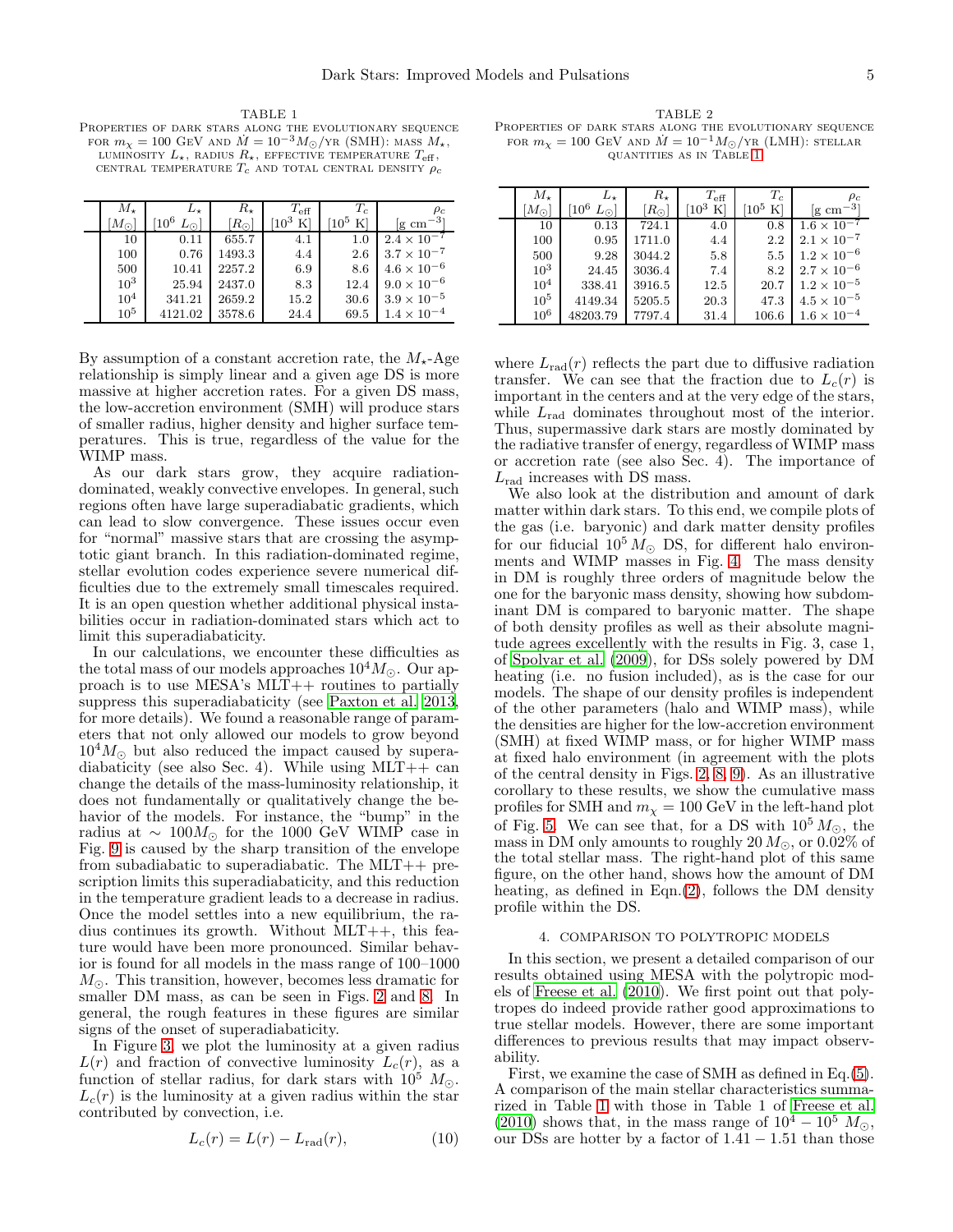

<span id="page-5-0"></span>FIG. 1.— Evolution of dark stars in a host minihalo of mass  $10^6$  M<sub>☉</sub> ("small minihalo" - SMH) with an accretion rate of  $\dot{M}$  =  $10^{-3}M_{\odot}/yr$  (left-hand plot), and evolution of dark stars in a host halo of mass  $10^8M_{\odot}$  ("large minihalo" - LMH) with an accretion rate of  $\dot{M} = 10^{-1} M_{\odot}/yr$  (right-hand plot), respectively, for WIMP masses of 10, 100 and 1000 GeV. The highlighted dots on the tracks correspond to the benchmark values of the dark star mass, according to Table [1](#page-4-0) and Table [2,](#page-4-1) respectively. The calculations assume extended adiabatic contraction and no significant depletion of dark matter due to annihilation. Dark matter capture is not considered.



<span id="page-5-1"></span>FIG. 2.— Evolution of dark stars, illustrating the dependence on accretion rate (SMH:  $\dot{M} = 10^{-3} M_{\odot}/yr$ ; LMH:  $\dot{M} = 10^{-1} M_{\odot}/yr$ ). The quantities plotted are (a) stellar mass (upper left), (b) stellar radius (upper right), (c) surface temperature (bottom left), and (d) central density (bottom right). In each case, the DM particle mass is  $m_{\chi} = 100$  GeV. The same plots for different WIMP masses can be found in Appendix A, Fig[.8](#page-13-0) and [9.](#page-13-1)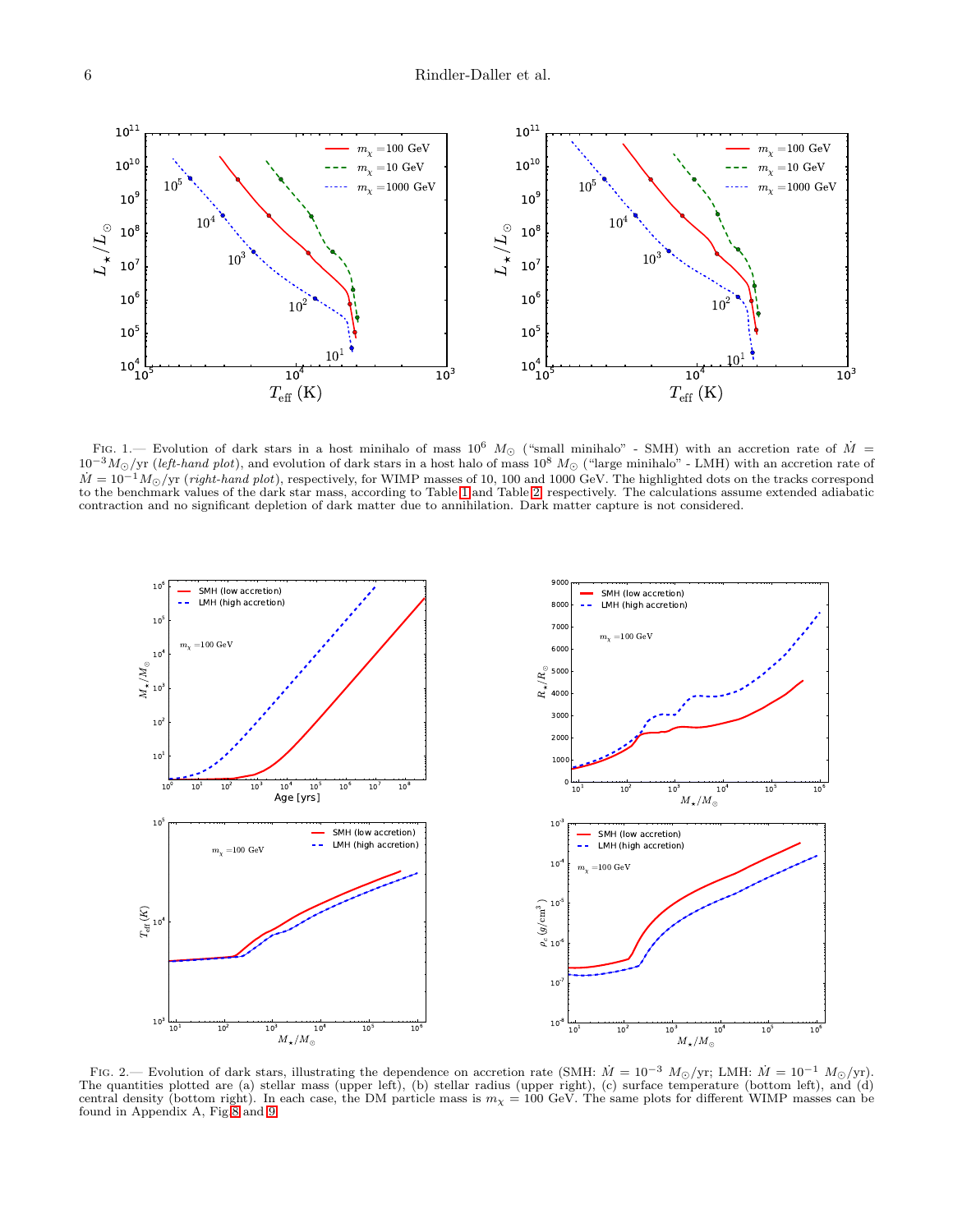

<span id="page-6-0"></span>FIG. 3.— Luminosity at a given radius  $L(r)$ , as well as fraction of convective luminosity  $L_c(r)$ , as a function of radius.  $L(r)$  is normalized over its value at the photosphere,  $L_{\star}$ ,  $L_c(r)$  is normalized over  $L(r)$ . Left column: Dark star with  $M_{\star} = 10^5$   $M_{\odot}$ , forming in SMH with accretion rate  $\dot{M} = 10^{-3}$  M<sub>☉</sub>/yr. Right column: Dark star with mass  $M_{\star} = 10^{5} M_{\odot}$  but forming in LMH with  $\dot{M} = 10^{-1} M_{\odot}/yr$ . Upper row: DM particle mass  $m_{\chi} = 10$  GeV; *Middle row:*  $m_{\chi} = 100$  GeV; *Bottom row:*  $m_{\chi} = 1000$  GeV. In all cases, radiation dominates as the energy transport mechanism throughout most of the interiors of the models.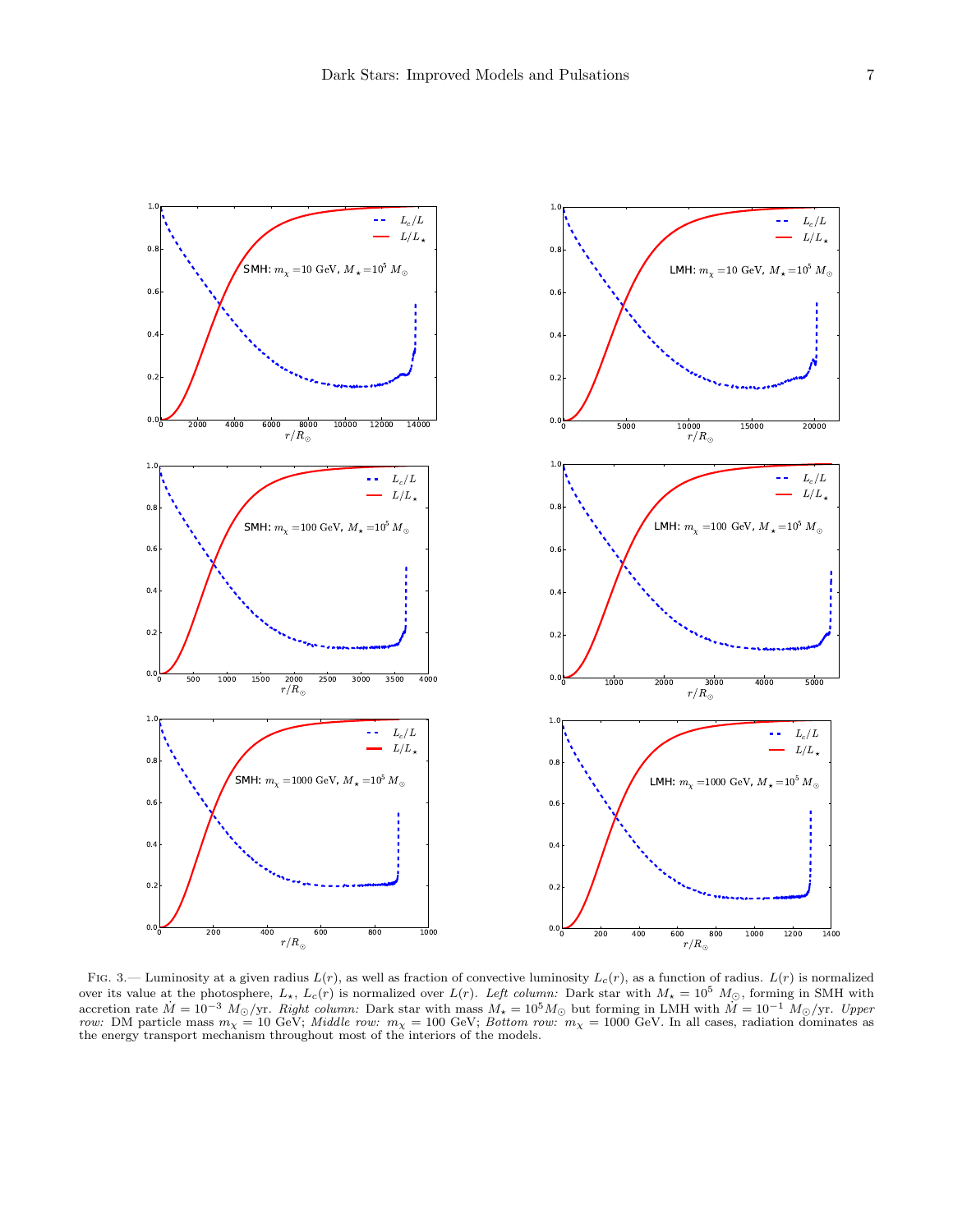

<span id="page-7-0"></span>FIG. 4.— Profiles of gas and DM density within a DS of  $10^5 M_{\odot}$  for different halo environments and DM particle mass, as indicated in the legends of the plots. In all cases, the DM density is roughly three orders of magnitude below the gas density.

in [Freese et al. \(2010\)](#page-16-16), are smaller in radius by a factor of 0.64−0.69, denser by a factor of 3.00−3.41, and more luminous by a factor of  $1.87 - 1.96$ . Thus, the overall colors of our DSs are not very different from the previous models, while our luminosities and central densities are significantly higher.

Next we examine the case of LMH as defined in Eq.[\(6\)](#page-3-4). Dark stars in larger minihalos are able to accrete more baryons and dark matter, and hence can grow more massive than in small minihalos. A comparison of the main stellar characteristics of our Table [2](#page-4-1) with Table 3 from [Freese et al. \(2010\)](#page-16-16) reveals that the change in those parameters is consistent with the previous results for SMH:

in the mass range of  $10^5-10^6$   $M_{\odot}$ , our DSs are hotter by a factor of  $1.45 - 1.67$  than those in Freese et al.  $(2010)$ , are smaller in radius by a factor of 0.60−0.62, denser by a factor of 3.46 − 4.85, and more luminous by a factor of  $1.98 - 2.19$ .

A closer examination of the stellar structure reveals further interesting comparison between the results of MESA and those assuming polytropes of [Freese et al.](#page-16-16) [\(2010\)](#page-16-16). First, we focus on the pressure distribution within the star. Assuming a polytropic law,  $P/P_c$  =  $(\rho/\rho_c)^{1+1/n_{\text{eff}}}$  with the central pressure  $P_c$  and central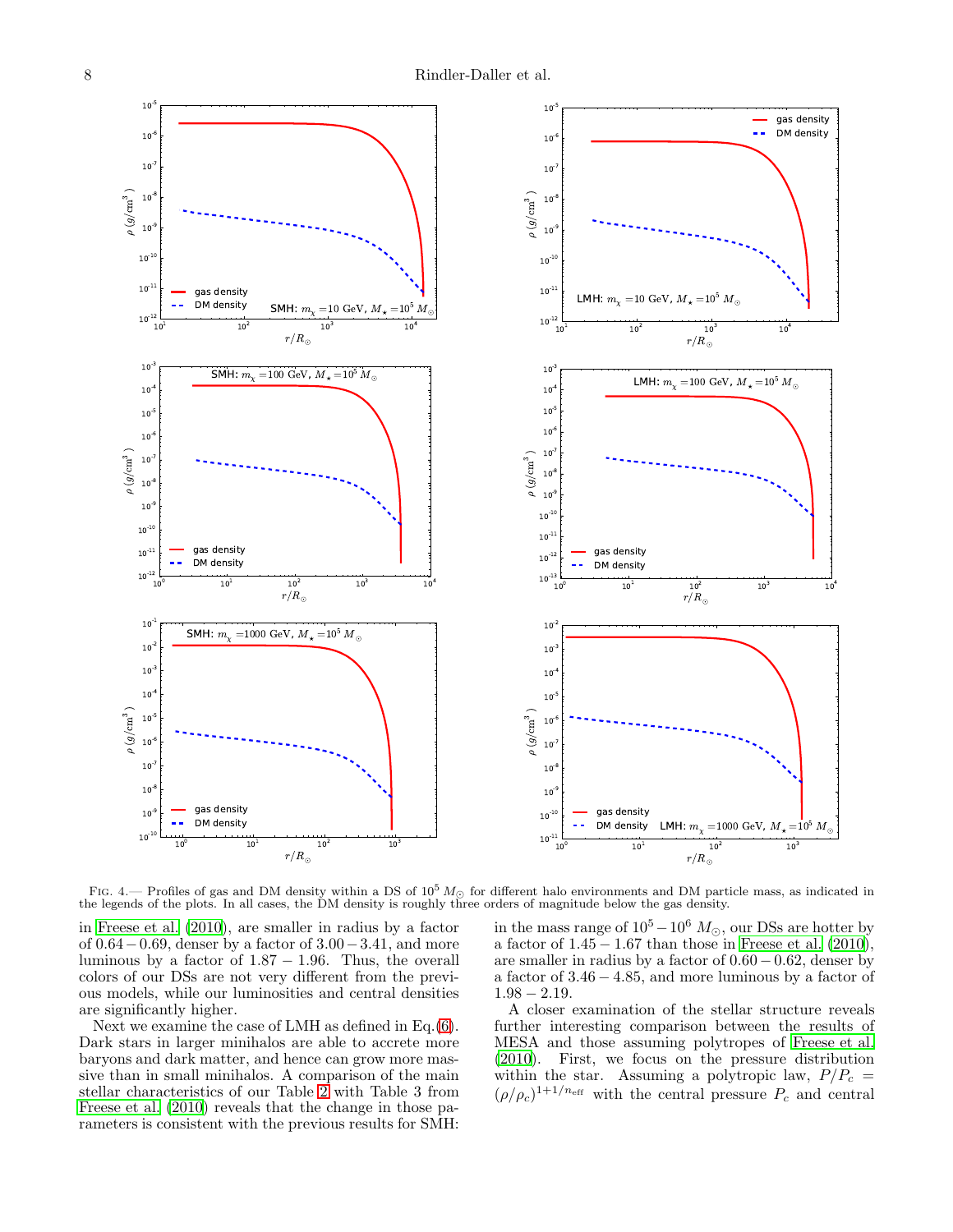

FIG. 5.— Cumulative mass profiles (left-hand plot) and DM heating (right-hand plot) for a DS of  $10^5 M_{\odot}$ , residing in SMH and  $m_{\chi} = 100$ GeV.

density  $\rho_c$ , we solve for  $n_{\text{eff}}$ ,

<span id="page-8-1"></span><span id="page-8-0"></span>
$$
n_{\text{eff}} = \left[\frac{\log(P/P_c)}{\log(\rho/\rho_c)} - 1\right]^{-1}.
$$
 (11)

In the case of exact polytropic models,  $n_{\text{eff}}$  is simply the usual polytropic index, ranging between  $n = 0, \ldots, 5$ . Radiative stars are well approximated by  $(n=3)$ -polytropes, and dark stars more massive than a few hundred solar masses have been found to follow  $(n=3)$ -polytropes to a good extent for much of their stellar interior (see [Spolyar et al. 2009](#page-16-14); [Freese et al. 2010](#page-16-16)). It is thus instructive to plot relationship [\(11\)](#page-8-1) for our models, i.e. for  $P(r)$ ,  $P_c$ ,  $\rho(r)$ ,  $\rho_c$ , as calculated by MESA. This way, we can see where departures from a polytropic law are most pronounced, and which parts of the interior of a given supermassive DS are well approximated by  $(n=3)$ polytropes. For  $m<sub>x</sub> = 100$  GeV, those results can be found in the top row of Figure [6.](#page-9-0) We can see that for supermassive DSs the effective polytropic index is, indeed, remarkably close to  $n = 3$  for most of the stellar interior, in accordance with [Freese et al. \(2010\)](#page-16-16). Again, the "bump" close to the surface for the  $10^4 M_{\odot}$  model is caused by the high superadiabaticity gradients, which develop at masses above 100  $M_{\odot}$ . Without using MLT++, this bump would have been more pronounced (see also Sec.3). The impact of superadiabaticity decreases again for higher stellar masses, as is evident in the curve for the  $10^5 M_{\odot}$  model. In summary, in the mass range  $100 1000 M_{\odot}$ , very inefficient convection with large superadiabatic gradients develop in the envelopes of these models. While the effective polytropic index of low-mass DSs with about 10−20  $M_{\odot}$  is close to  $n_{\text{eff}} = 3/2$ , this value steadily increases to above  $n_{\text{eff}} = 2$  for more than 100  $M_{\odot}$ . The numerical signature of our MLT++ prescription limiting the superadiabaticity happens when  $L_c \sim L_{\text{rad}}$ , while  $n_{\text{eff}}$  continues to approach the value of 3 for increasing DS mass. Then,  $L_{rad}$  becomes increasingly important. The corresponding proximity to  $(n=3)$ -polytropes is further illustrated in the bottom row of Figure [6,](#page-9-0) where we compare the radial run of the DS total pressure of our MESA results with polytropes of indices  $n = 3/2$ ,  $n = 3$ and  $n = 4$ . Except for close to the surface, the pressure of our MESA models lies basically on top of the  $(n=3)$ polytrope, showing again that supermassive DSs can be very well approximated by  $(n=3)$ -polytropes. We note

that also in [Freese et al. \(2010\)](#page-16-16), an interpolation between  $n = 1.5$  and  $n = 3$  was necessary for DSs beyond a few 100  $M_{\odot}$ . It is remarkable that we find the same behavior using MESA, given its capability to draw on elaborate equation-of-state tables.

Focusing again on the top row of Figure [6,](#page-9-0) we can see that the curve for the  $10^5 M_{\odot}$  model has a "spike" near the center. This deviation from a clean polytropic model is caused by the substantial release of heat due to the DM annihilation. In the middle row of Figure [6,](#page-9-0) we plot the differential change in luminosity, as a function of radius, i.e.

$$
\frac{dL}{dr} = 4\pi r^2 f_Q \hat{Q}_{DM} \tag{12}
$$

(see Eq. $(3)$ ). One can see that the "spike" in the effective polytropic index in the top panel coincides with the location of the maximal change in luminosity in the middle panel of the figure. The absolute values of  $dL/dr$  increase with increasing WIMP mass, since DSs are smaller and hence denser for larger WIMP mass (see also Figs. [1](#page-5-0) and [4\)](#page-7-0). The higher DM densities boost  $dL/dr$ , in turn.

In order to illustrate the robustness of the above results, we also show in Appendix A the corresponding plots for the cases of  $m_{\chi} = 10$  GeV and  $m_{\chi} = 1000$  GeV in Figs. [10](#page-14-0) and [11,](#page-15-0) respectively.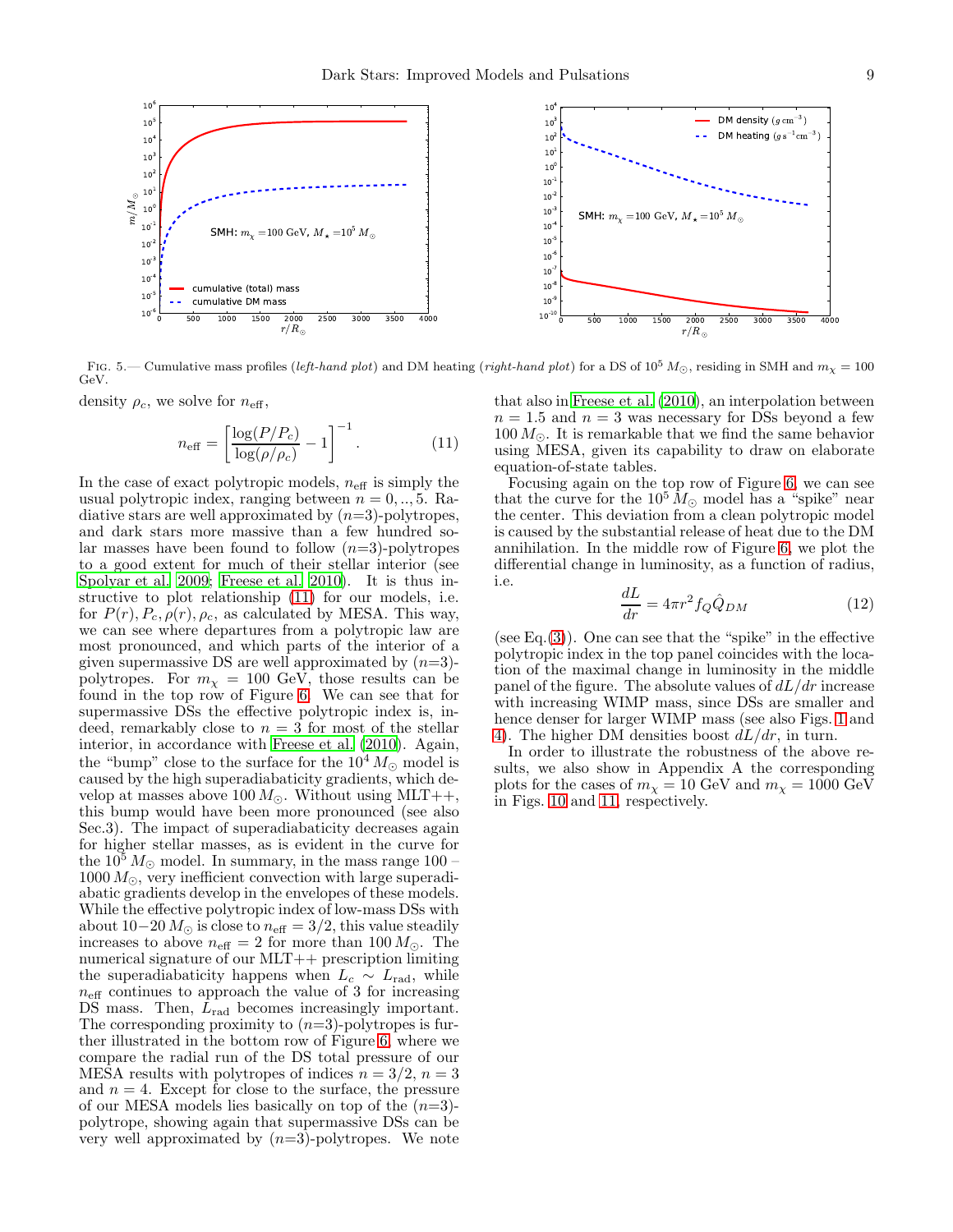

<span id="page-9-0"></span>FIG. 6.— Top row: Effective polytropic index of MESA models, according to Equ.[\(11\)](#page-8-1), as a function of radius. The sharp drop at high  $r/R_{\odot}$  corresponds to the surface of the star. The spikes close to the center are caused by large luminosity gradients, see middle row. Middle row: Luminosity gradient due to dark matter heating, as a function of radius. Bottom row: Dark star pressure as a function of radius: comparison of MESA's results with polytropes of index  $n = 3/2$ ,  $n = 3$  and  $n = 4$ , assuming the same central pressure and density. The respective halo environments (SMH, LMH) and DS masses  $(10^4, 10^5 M_{\odot})$  are indicated in the legends of the plots. In each case, the DM particle mass is  $m_{\chi} = 100$  GeV. We can see that supermassive dark stars can be very well approximated by  $(n = 3)$ -polytropes. The same plots for different WIMP masses can be found in Appendix A, Fig[.10](#page-14-0) and [11.](#page-15-0)

#### 5. ADIABATIC PULSATION PERIODS

An interesting question of dark star astrophysics is the possibility of pulsations. If DSs were found to pulsate, this could represent yet another observational distinction to other objects at high redshifts, such as the first galaxies and quasars. In this section, we only examine the representative range of pulsation frequencies of our DS models; we do not consider the more detailed question of the driving and damping of these pulsation modes. This allows us to treat the pulsations adiabatically, which

greatly simplifies the calculation. The nonadiabatic calculation of the driving and damping of modes in these models will be presented in a forthcoming paper.

While supermassive DSs are mostly dominated by radiative transfer, as described in Section 3 and 4, we can see from Fig. [3](#page-6-0) that  $L_c(r)/L(r) \gtrsim 0.1$ , i.e. convection is not completely absent in supermassive DSs. Equivalently, looking at the square of the Brunt-Väisälä frequency defined as

$$
N^2 = \frac{g}{r} \left[ \frac{1}{\Gamma_1} \frac{d \ln P}{d \ln r} - \frac{d \ln \rho}{d \ln r} \right],\tag{13}
$$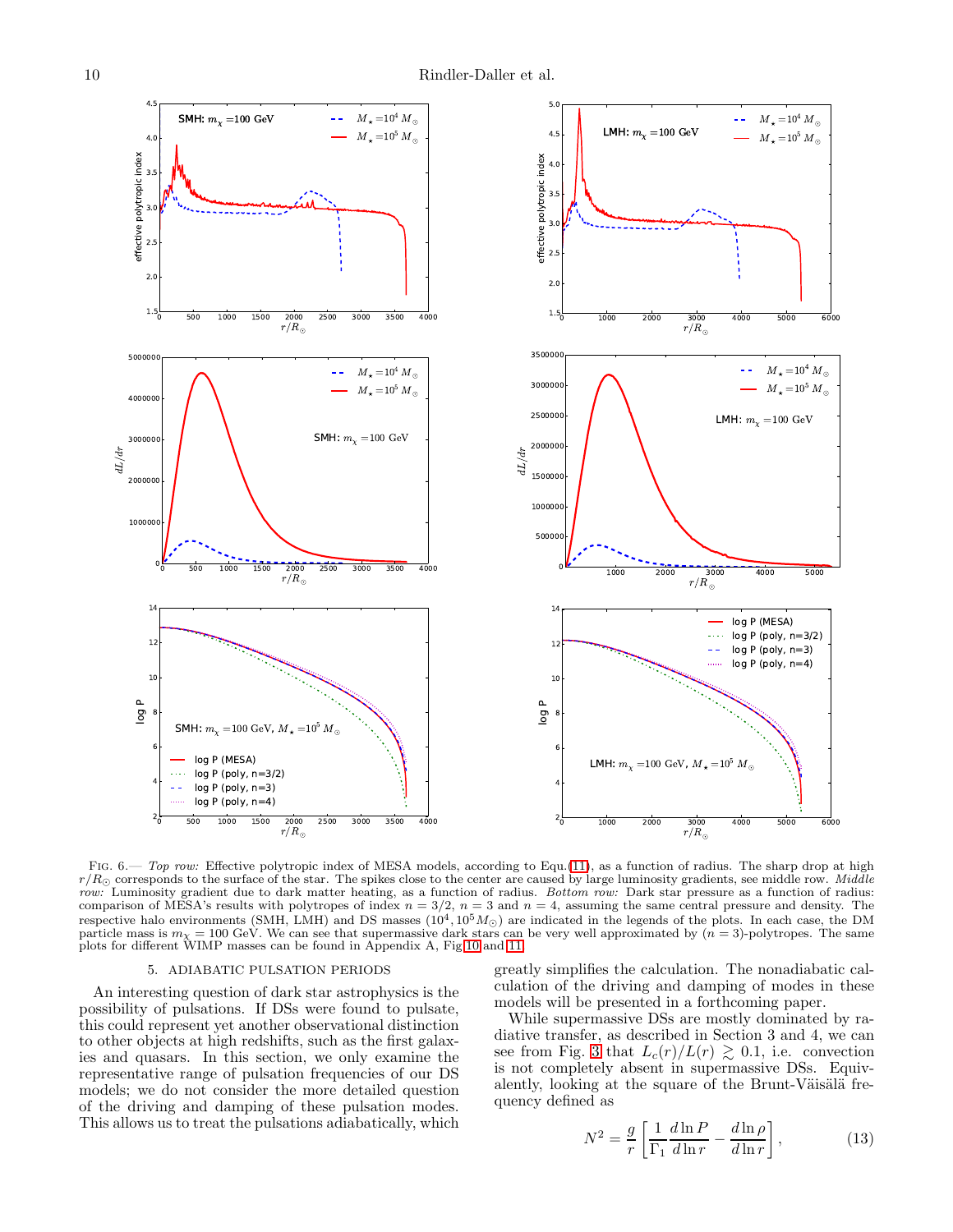with  $\Gamma_1 \equiv (d \ln P / d \ln \rho)_{\text{ad}}$ , we find that it is negative throughout most of the DS interior, implying convective instability. We therefore do not expect to find gravity modes ("g-modes") in supermassive DSs.

On the other hand, acoustic modes, or p-modes, could be present in DSs. We calculated the adiabatic pulsation periods of radial modes (i.e. those for which  $l = 0$ ) with different overtone number *n*, where  $n = 1$  is the fundamental ("breathing") mode, and  $n > 1$  are higher overtone modes<sup>[5](#page-10-0)</sup>. Figure [7](#page-11-0) shows the rest-frame pulsation periods for our dark star models, covering the whole range of  $\sim 10-10^6 M_{\odot}$ . We see that the  $n=1$  modes disappear above DS masses of around 100  $M_{\odot}$ . We believe this is due to the change in energy transport from convection to radiation-domination above that mass range. Similarly, we note the change in slope in the plots for the periods around that same mass, again caused by the sharp transition to superadiabaticity and its suppression, which was also responsible for the "bump" in radius in Figure [9;](#page-13-1) as a reminder, this suppression is put in by hand to limit the growth of the superadiabatic gradients. As before, the transition is milder for small WIMP mass. As expected, the periods are much shorter for higher overtone number  $n$ . We also see that the periods are shorter for higher WIMP mass: while periods for high n can span a range of  $60-400$  days for the 10 GeV case, they are of order of days or less than a day for the 1000 GeV case, in the rest frame. Also, more modes with high  $n$  are excited for large WIMP mass.

In Table [3](#page-10-1) and Table [4,](#page-12-0) we give a more detailed list of the corresponding pulsation frequencies and periods for supermassive DSs in the range  $10^4-10^6 M_{\odot}$  for the  $m_{\chi} =$ 100 GeV WIMP case. In this case, the pulsation periods lie in a range between 8 days and more than 2 years in the rest frame of the DSs. When converting to the observer's frame, one needs to multiply the periods by a factor of  $(1 + z_{\star})$ , where  $z_{\star}$  denotes the redshift at which the DS under consideration has acquired its final mass. The time frame for this can vary tremendously, depending on the accretion rate (see left-hand upper plot in Figs. [2,](#page-5-1) [8](#page-13-0) and [9,](#page-13-1) respectively). This is independent of WIMP mass, however. A DS with  $10^5 M_{\odot}$  has an age of about  $10^8$  yrs in a low-accretion rate environment (SMH), in contrast to an age of about  $10^6$  yrs in the high-accretion rate environment (LMH). For our adopted ΛCDM cosmology, this corresponds to redshifts of  $z_* \simeq 14.82$  (SMH) and  $z_{\star} \simeq 14.95$  (LMH), respectively (compare these to the halo formation redshifts of  $z = 20$  (SMH) and  $z = 15$ (LMH)). We include the converted periods for the case of a  $10^5 M_{\odot}$  DS in the tables, as well. The shortest periods to be expected in the observer's frame are given by the 1000 GeV case, amounting to less than about 50 days, for modes with  $n > 6$ .

Work is in progress to study the pulsations of these objects in more detail. In particular, we defer the nonadiabatic calculation of the possible driving and damping mechanisms for the pulsation modes to a future paper. Preliminary results suggest that the traditional

### <span id="page-10-1"></span>TABLE 3 RADIAL  $(l = 0)$  pulsation periods with overtone number n, FOR DARK STARS OF DIFFERENT MASS WITH  $m_{\chi} = 100 \text{ GeV}$  and

 $\dot{M} = 10^{-3} M_{\odot}/yr$  (SMH); periods are in the rest frame of THE RESPECTIVE DS, UNLESS OTHERWISE INDICATED

| $M_{\star} = 10^{4} M_{\odot}$ :                                                                             |                                    |                  |         |        |                                                                                                                |  |  |
|--------------------------------------------------------------------------------------------------------------|------------------------------------|------------------|---------|--------|----------------------------------------------------------------------------------------------------------------|--|--|
| $T_{\text{eff}} = 15228.50 \text{ K}, L_{\star} = 3.423 \cdot 10^8 L_{\odot}, R_{\star} = 2660.48 R_{\odot}$ |                                    |                  |         |        |                                                                                                                |  |  |
|                                                                                                              |                                    | $\boldsymbol{n}$ |         |        | $f$ [ $\mu$ Hz]   periods [days]                                                                               |  |  |
|                                                                                                              |                                    | $\overline{2}$   | 0.04932 |        | 234.65                                                                                                         |  |  |
|                                                                                                              |                                    | 3                | 0.22455 |        | 51.54                                                                                                          |  |  |
|                                                                                                              |                                    | 4                | 0.32198 | 35.94  |                                                                                                                |  |  |
|                                                                                                              |                                    | 5                | 0.43076 |        | 26.87                                                                                                          |  |  |
|                                                                                                              |                                    | 6                | 0.53603 |        | 21.59                                                                                                          |  |  |
|                                                                                                              |                                    |                  | 0.64288 |        | 18.00                                                                                                          |  |  |
|                                                                                                              |                                    |                  |         |        |                                                                                                                |  |  |
|                                                                                                              | $M_{\star} = 10^{5}$ $M_{\odot}$ : |                  |         |        |                                                                                                                |  |  |
|                                                                                                              |                                    |                  |         |        | $T_{\text{eff}} = 24463.62 \text{ K}, L_{\star} = 4.150 \cdot 10^{9} L_{\odot}, R_{\star} = 3589.72 R_{\odot}$ |  |  |
| $\boldsymbol{n}$                                                                                             |                                    |                  |         |        | $f$ [ $\mu$ Hz]   periods [days]   observer's frame [days]                                                     |  |  |
| 2                                                                                                            | 0.02896                            |                  | 399.69  |        | 6323.10                                                                                                        |  |  |
| 3                                                                                                            | 0.42679                            |                  | 27.12   |        | 429.04                                                                                                         |  |  |
| 0.62926<br>4                                                                                                 |                                    | 18.39            |         | 290.93 |                                                                                                                |  |  |
| 5                                                                                                            | 0.83194                            |                  | 13.91   |        | 220.06                                                                                                         |  |  |
| 6                                                                                                            | 1.03558                            |                  | 11.18   |        | 176.87                                                                                                         |  |  |
| $\overline{7}$                                                                                               | 1.23825                            |                  | 9.35    |        | 147.92                                                                                                         |  |  |
| 8                                                                                                            | 1.43942                            |                  |         | 8.04   | 127.19                                                                                                         |  |  |

 $\kappa - \gamma$  mechanism could operate in these stars (see e.g. [Unno et al. 1989\)](#page-16-37). A further source of driving could come from the dark matter itself. As the dark star undergoes small perturbations, local changes in its baryonic density could lead to local changes in the dark matter density. This in turn would modulate the local dark matter heating rate. Depending on the size and relative phasing of these effects, this could be a source of driving for the pulsations. Of course, a much more quantitative approach is needed to assess the viability of this mechanism. We will study this and other possibilities in future work.

### 6. CONCLUSIONS

The bulk of this paper has been devoted to studying the properties of dark stars using MESA, a fully-fledged 1D stellar evolution code which allows us to solve the stellar structure equations self-consistently, without any a priori assumptions on the equation of state, or other stellar characteristics. We were quite surprised how well the previous results using polytropes match the more accurate results using MESA. We have seen that supermassive DSs are extended, fluffy and cool objects, and in contrast to "normal" stars on the red giant branch, their low-density "envelopes" do not host an ultra-dense core. In fact, as we found, supermassive DSs can be very well approximated by  $(n=3)$ -polytropes, so their ratio of central to average density is not much different from a factor of about 54.

However, there are some differences between the results of MESA and previous polytropic models in the details, with positive implications for observability of dark stars. We found that, in the mass range of  $10^4 - 10^5 M_{\odot}$ , our DSs are hotter by a factor of 1.5 than those in [Freese et al. \(2010\)](#page-16-16), are smaller in radius by a factor of 0.6, denser by a factor of  $3 - 4$ , and more luminous by a factor of 2. This increased luminosity should of course help in searches for dark stars using the James Webb

<span id="page-10-0"></span><sup>5</sup> The pulsations were calculated using the MESA implementation of the ADIPLS code. We note that ADIPLS defines the order of the mode such that the lowest-order radial oscillation has order  $n = 1$ , contrary to the commonly used convention of assigning order 0 to the fundamental radial oscillation. For p-modes,  $n > 0$ .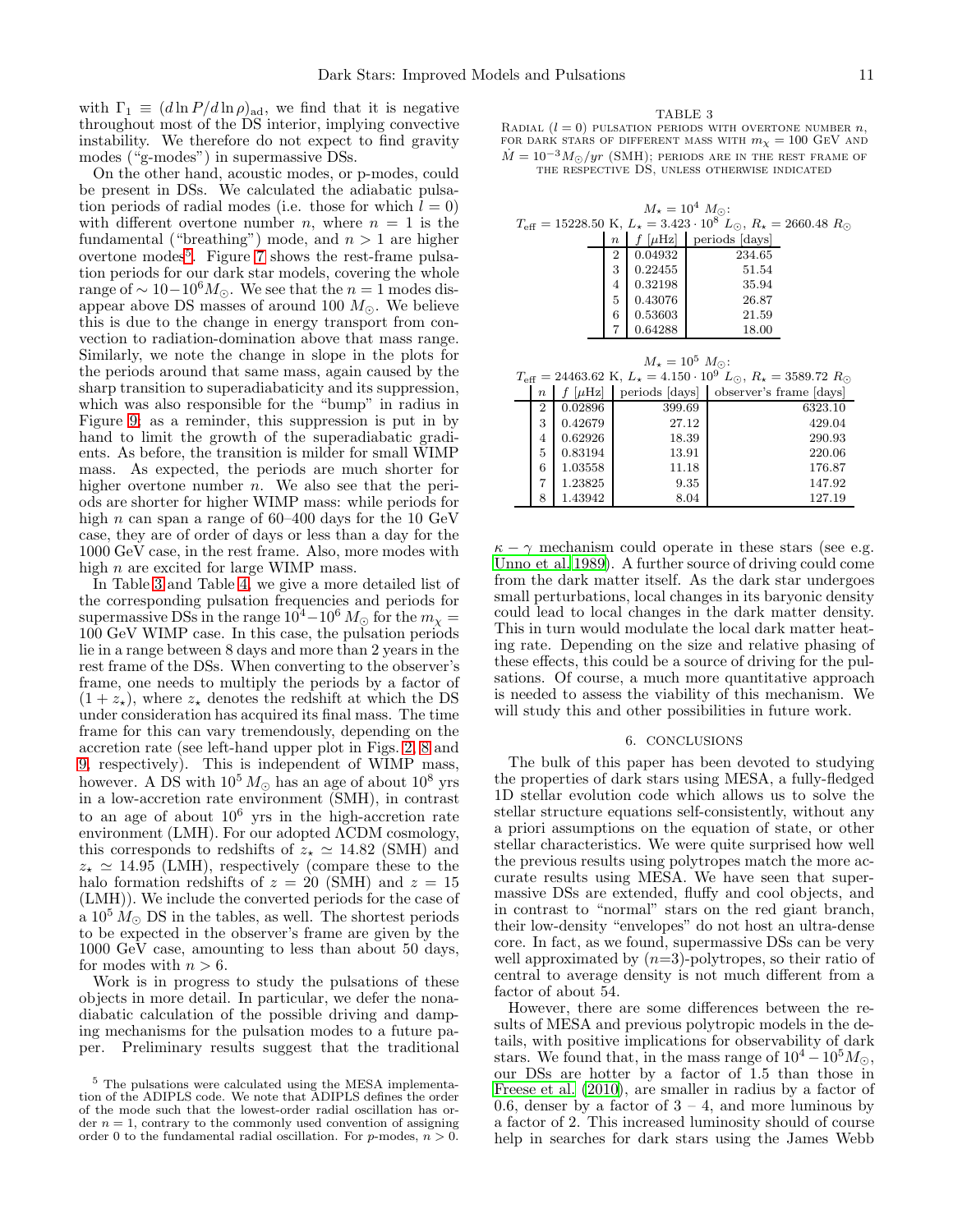

<span id="page-11-0"></span>FIG. 7.— Radial, adiabatic pulsation periods as a function of DS mass for models with  $m<sub>X</sub> = 10, 100, 1000$  GeV (top, middle, bottom row). Halo environments are indicated in the legends of the plots. The curves are for different overtone number, from  $n = 1$  (upper-most curve; the fundamental radial oscillation) to the highest overtone number in the respective plots (lower-most curve; the dots for  $n = 9$  lie<br>close to the ones for  $n = 8$  in the bottom panel). The sharp feature at  $\sim 100 M$ envelope, as discussed in the text.

Space Telescope (see [Zackrisson et al. \(2010a](#page-16-38)[,b](#page-16-39))).

We also performed a first study of dark star pulsations. While g-modes are excluded by the presence of convection in these models, radial and p-modes are permitted. We find that models of these stars pulsate on timescales which range from less than a day to more than two years in their rest frames, at a redshift of about 15, depending on the DM particle mass and overtone number. The pulsation periods are significantly shorter for modes with high overtone number. In general, periods are also significantly shorter for higher WIMP mass: converting to

the observer's frame, we find that the shortest periods are less than about 50 days, in the 1000 GeV case for modes with  $n > 6$ .

Work is in progress to study pulsations in more detail, including the novel idea of dark-matter driven pulsations. As the DS undergoes small perturbations, changes in the local baryonic density could lead to changes in the local dark matter density, in turn modulating the local dark matter heating rate. Depending on the size and relative phasing of these effects, this could be a source of driving for the pulsations; a much more quantitative approach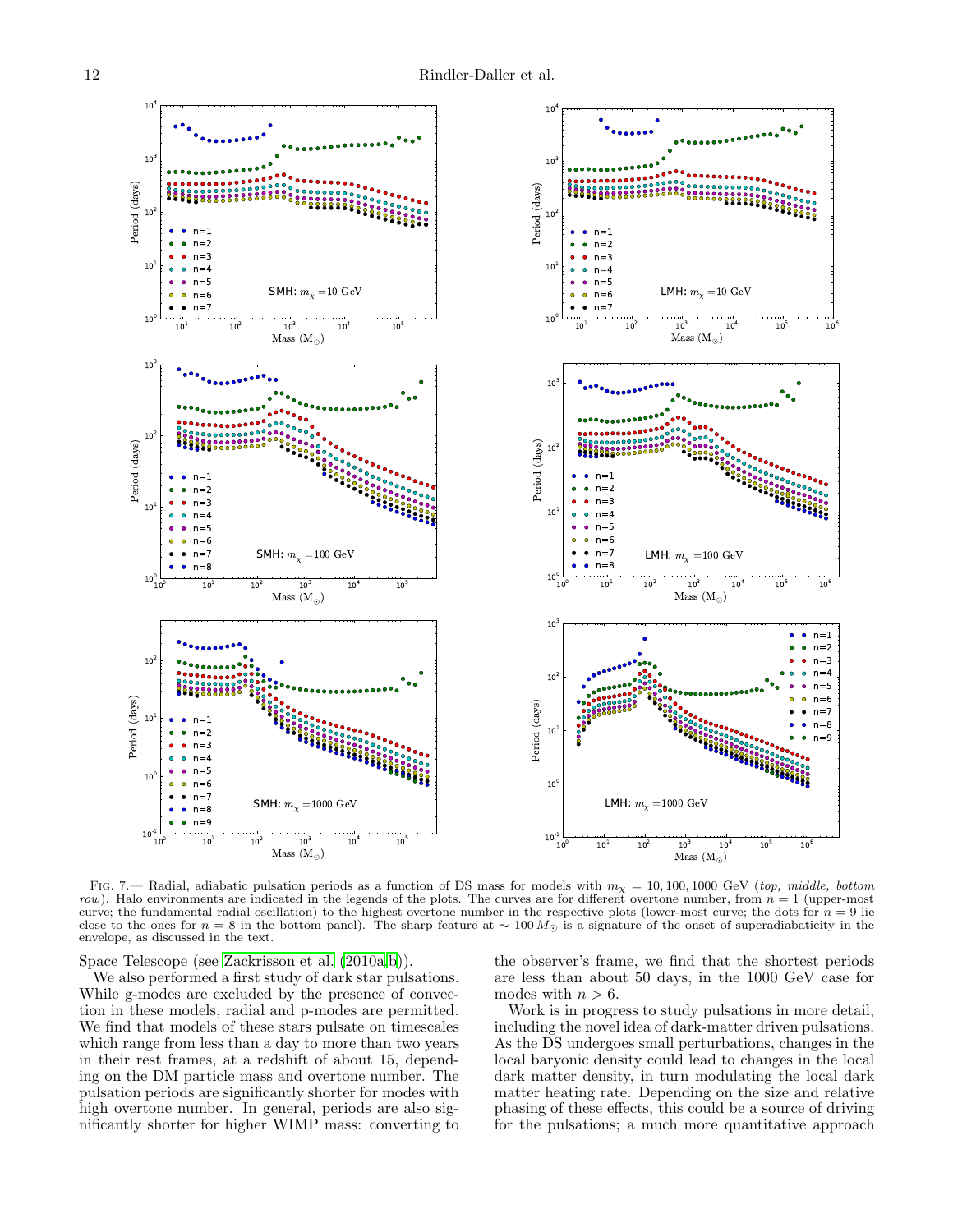<span id="page-12-0"></span>TABLE 4 RADIAL  $(l = 0)$  pulsation periods with overtone number n, FOR DARK STARS OF DIFFERENT MASS WITH  $m_\chi = 100~\mathrm{GeV}$  and  $\dot{M} = 10^{-1} M_{\odot}/yr$  (LMH); periods are in the rest frame of THE RESPECTIVE DS, UNLESS OTHERWISE INDICATED

| $M_{\star} = 10^{4} M_{\odot}$ :<br>$T_{\text{eff}} = 12538.20 \text{ K}, L_{\star} = 3.408 \cdot 10^{8} L_{\odot}, R_{\star} = 3916.37 R_{\odot}$ |                  |         |                                |  |
|----------------------------------------------------------------------------------------------------------------------------------------------------|------------------|---------|--------------------------------|--|
|                                                                                                                                                    |                  |         |                                |  |
|                                                                                                                                                    | $\boldsymbol{n}$ |         | $f$ [ $\mu$ Hz] periods [days] |  |
|                                                                                                                                                    | 2                | 0.02776 | 416.88                         |  |
|                                                                                                                                                    | 3                | 0.12461 | 92.88                          |  |
|                                                                                                                                                    | 4                | 0.18514 | 62.51                          |  |
|                                                                                                                                                    | 5                | 0.24784 | 46.70                          |  |
|                                                                                                                                                    | 6                | 0.31034 | 37.29                          |  |
|                                                                                                                                                    |                  | 0.37280 | 31.05                          |  |

| $M_{\star} = 10^5 M_{\odot}$ : |                                                                                                                |         |        |                                                   |  |  |  |
|--------------------------------|----------------------------------------------------------------------------------------------------------------|---------|--------|---------------------------------------------------|--|--|--|
|                                | $T_{\text{eff}} = 20311.98 \text{ K}, L_{\star} = 4.169 \cdot 10^{9} L_{\odot}, R_{\star} = 5218.99 R_{\odot}$ |         |        |                                                   |  |  |  |
|                                | $\boldsymbol{n}$                                                                                               |         |        | $[\mu Hz]$ periods [days] observer's frame [days] |  |  |  |
|                                | 2                                                                                                              | 0.01581 | 732.13 | 11677.47                                          |  |  |  |
|                                | 3                                                                                                              | 0.24257 | 47.71  | 760.97                                            |  |  |  |
|                                | $\overline{4}$                                                                                                 | 0.36104 | 32.06  | 511.36                                            |  |  |  |
|                                | 5                                                                                                              | 0.47971 | 24.13  | 384.87                                            |  |  |  |
|                                | 6                                                                                                              | 0.59866 | 19.33  | 308.31                                            |  |  |  |
|                                |                                                                                                                | 0.71624 | 16.16  | 257.75                                            |  |  |  |
|                                | 8                                                                                                              | 0.83278 | 13.90  | 221.70                                            |  |  |  |

$$
M_{\star} = 10^{6} \ M_{\odot}
$$
:  

$$
T_{\text{eff}} = 30976.24 \ \text{K}, \ L_{\star} = 4.860 \cdot 10^{10} \ L_{\odot}, \ R_{\star} = 7661.68 \ R_{\odot}
$$

| $\boldsymbol{n}$ | $[\mu \rm Hz]$ | periods [days] |
|------------------|----------------|----------------|
| 3                | 0.42777        | 27.06          |
| 4                | 0.63034        | 18.36          |
| 5                | 0.83106        | 13.93          |
| 6                | 1.03377        | 11.20          |
|                  | 1.23580        | 9.36           |
| 8                | 1.43755        | 8.05           |

is needed to assess the viability of this mechanism. We will study this and other possibilities in future work. DS pulsations could someday be used to identify bright, cool objects uniquely as dark stars. If the pulsations are detectable, then dark stars could, in principle, also provide novel standard candles for cosmological studies.

We are grateful for helpful discussions with Douglas Spolyar, Peter Bodenheimer, Paul Shapiro and Matthew Turk. TRD thanks Josiah Schwab for valuable help with programming issues. TRD and KF acknowledge the support by the Department of Energy under grant DOE-FG02-95ER40899 and the Michigan Center for Theoretical Physics at the University of Michigan, Ann Arbor. MHM and DEW acknowledge the support of the National Science Foundation under grants AST-0909107 and AST-1312983, and MHM acknowledges the support of NASA under grant NNX12AC96G. This work was supported in part by the National Science Foundation under grant PHYS-1066293 and the hospitality of the Aspen Center for Physics. The stellar evolution calculations presented in this paper were made using the MESA code [\(Paxton et al. 2011,](#page-16-29) [2013\)](#page-16-30). The adiabatic pulsation calculations were made using the MESA implementation of the ADIPLS code [\(Christensen-Dalsgaard 2008\)](#page-16-40).

# APPENDIX

# DARK STAR PROPERTIES FOR DIFFERENT WIMP MASSES

For better readability of the paper, we collect some of the plots of Sec.3-4, for WIMP masses different from 100 GeV, in this section.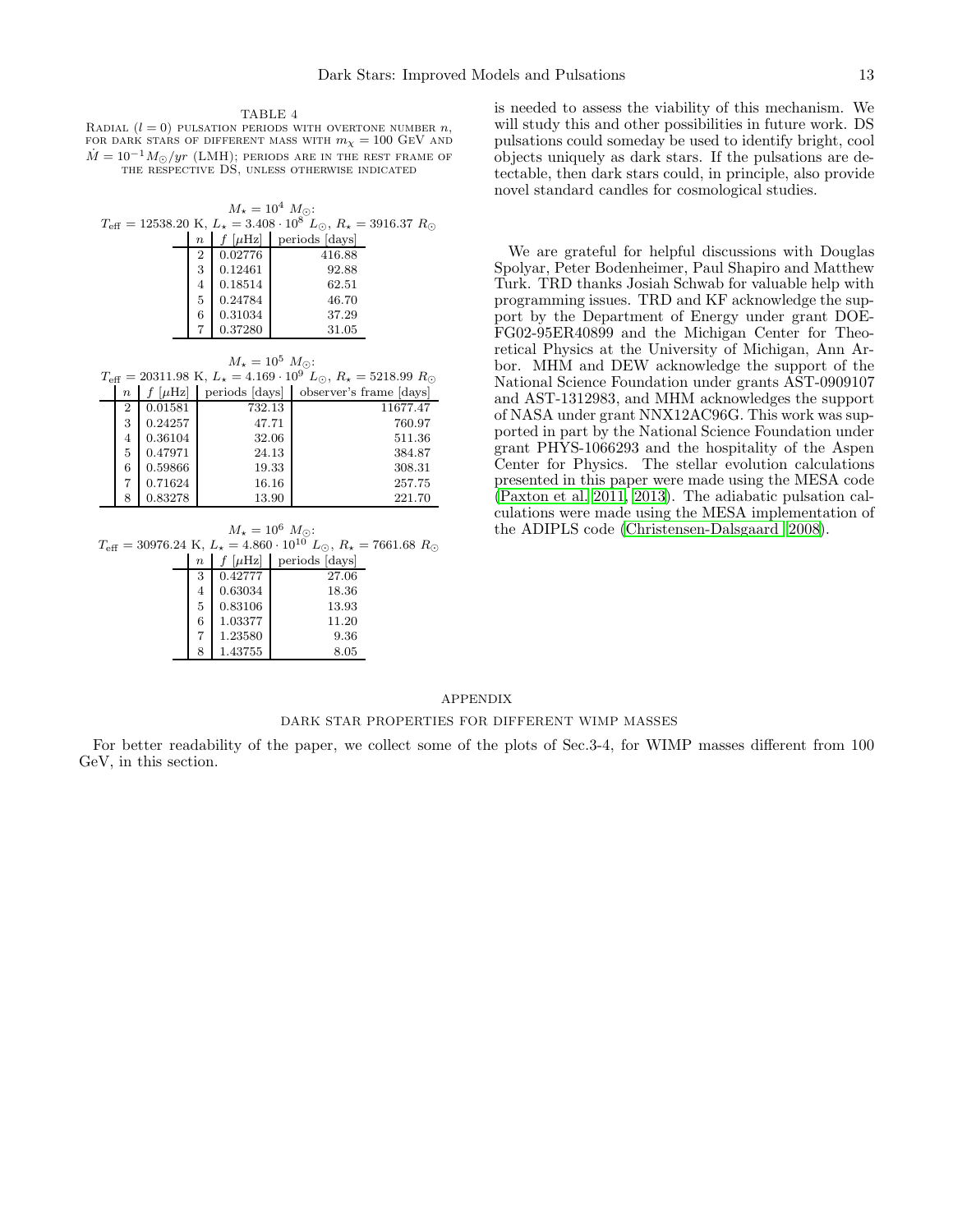300



FIG. 8.— The same as Figure [2,](#page-5-1) but for  $m_\chi=10$  GeV.

SMH (low accretion)<br>LMH (high accretion)

SMH (low accretion) LMH (high accretion)

10<sup>4</sup> 10<sup>5</sup><br>Age [yrs]

 $10<sup>6</sup>$ 

 $10^7$  $\overline{10^8}$ 

 $10<sup>6</sup>$  $10$  $10$  $10$ 

> $\overline{m}$  $=1000 \text{ GeV}$

<span id="page-13-1"></span> $\overline{10}$ <sup>1</sup>

 $10<sup>3</sup>$ 

 $\stackrel{\textstyle\cup}{\mathbb{H}}$  10<sup>4</sup>

 $\Xi$ 

 $\frac{1}{10^2}$ 

 $10^5$ 

 $10^{\prime}$ 

 $M_{\star}/M_{\odot}$ 

 $\overline{10}^5$ 

 $\frac{1}{10^6}$ 

 $10\,$ 

 $10$ 

 $10<sup>2</sup>$ 

 $\sum_{\lambda=1}^N M_{\odot}$  $10^{\prime}$ 

 $10^{\circ}$ 

 $\overline{m}$  $_{\chi}$  =1000 GeV

<span id="page-13-0"></span> $10$ 



FIG. 9.— The same as Figure [2,](#page-5-1) but for  $m<sub>X</sub> = 1000$  GeV. The "bump" in the radius at ~ 100 $M<sub>\odot</sub>$  (top right plot) is due to the onset of superadiabaticity in the stellar envelope, as explained in the text.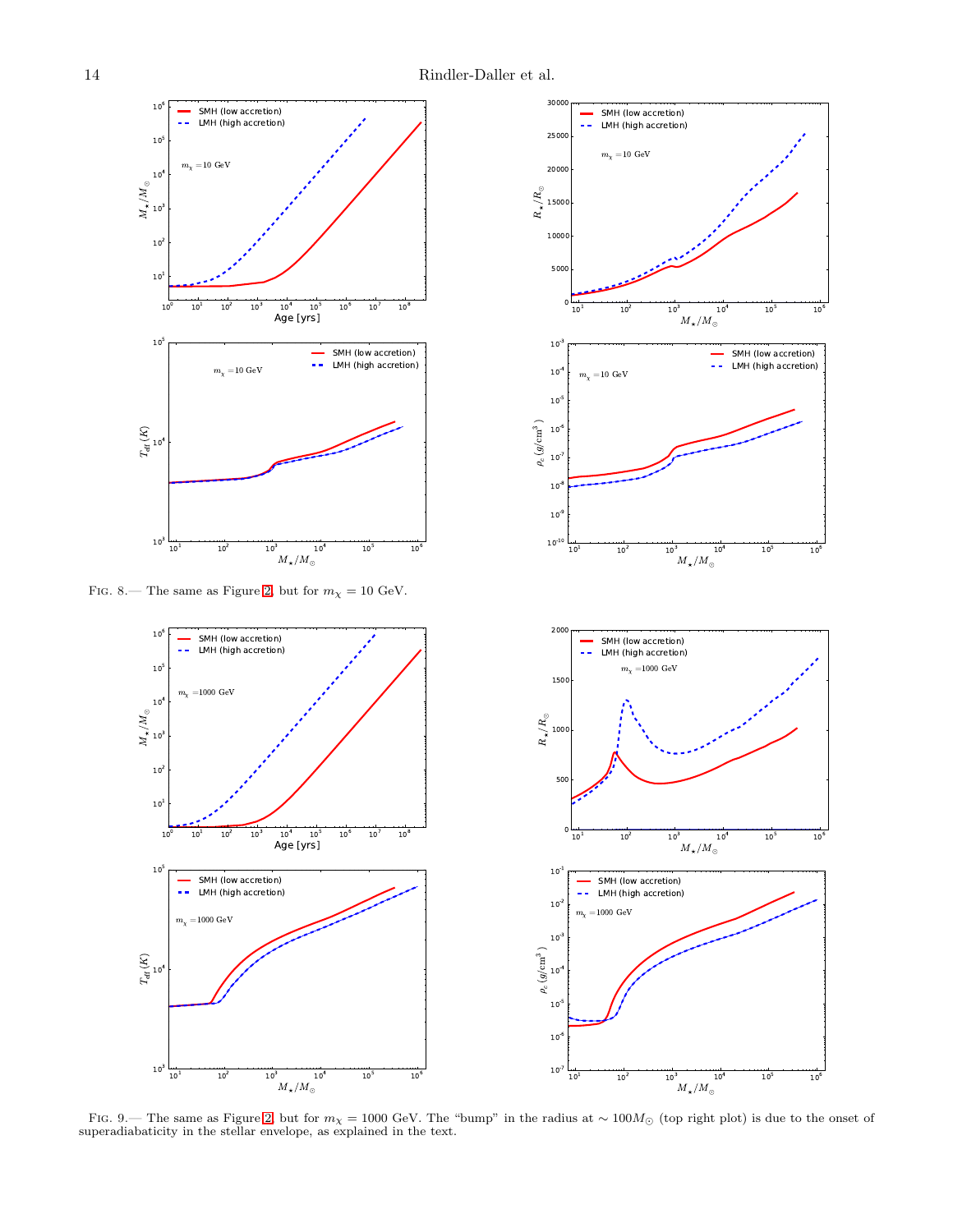

<span id="page-14-0"></span>FIG. 10.— The same as Figure [6,](#page-9-0) but for  $m_\chi=10$  GeV.

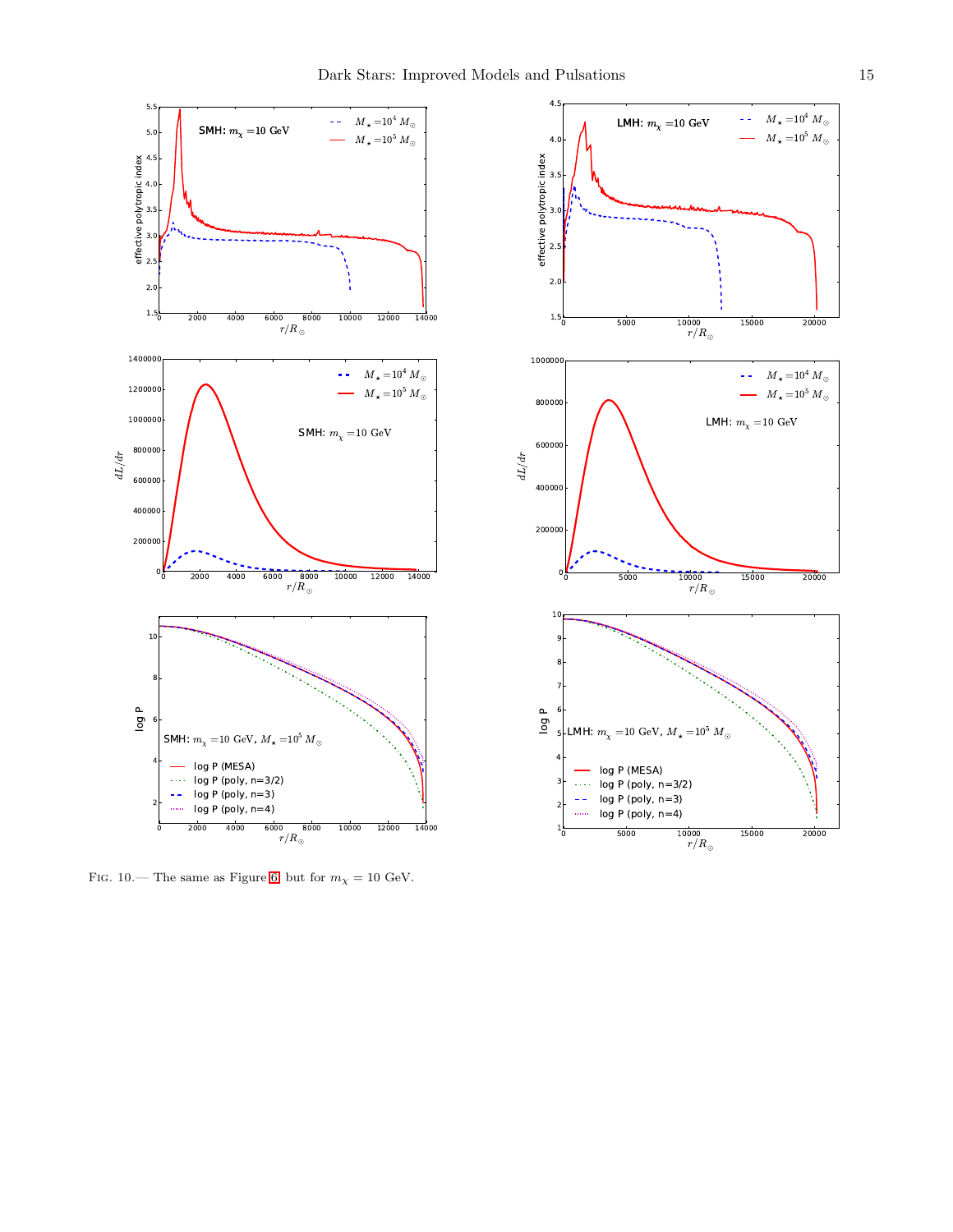![](_page_15_Figure_2.jpeg)

<span id="page-15-0"></span>FIG. 11.— The same as Figure 6, but for  $m_{\chi} = 1000 \text{ GeV}$ .

![](_page_15_Figure_4.jpeg)